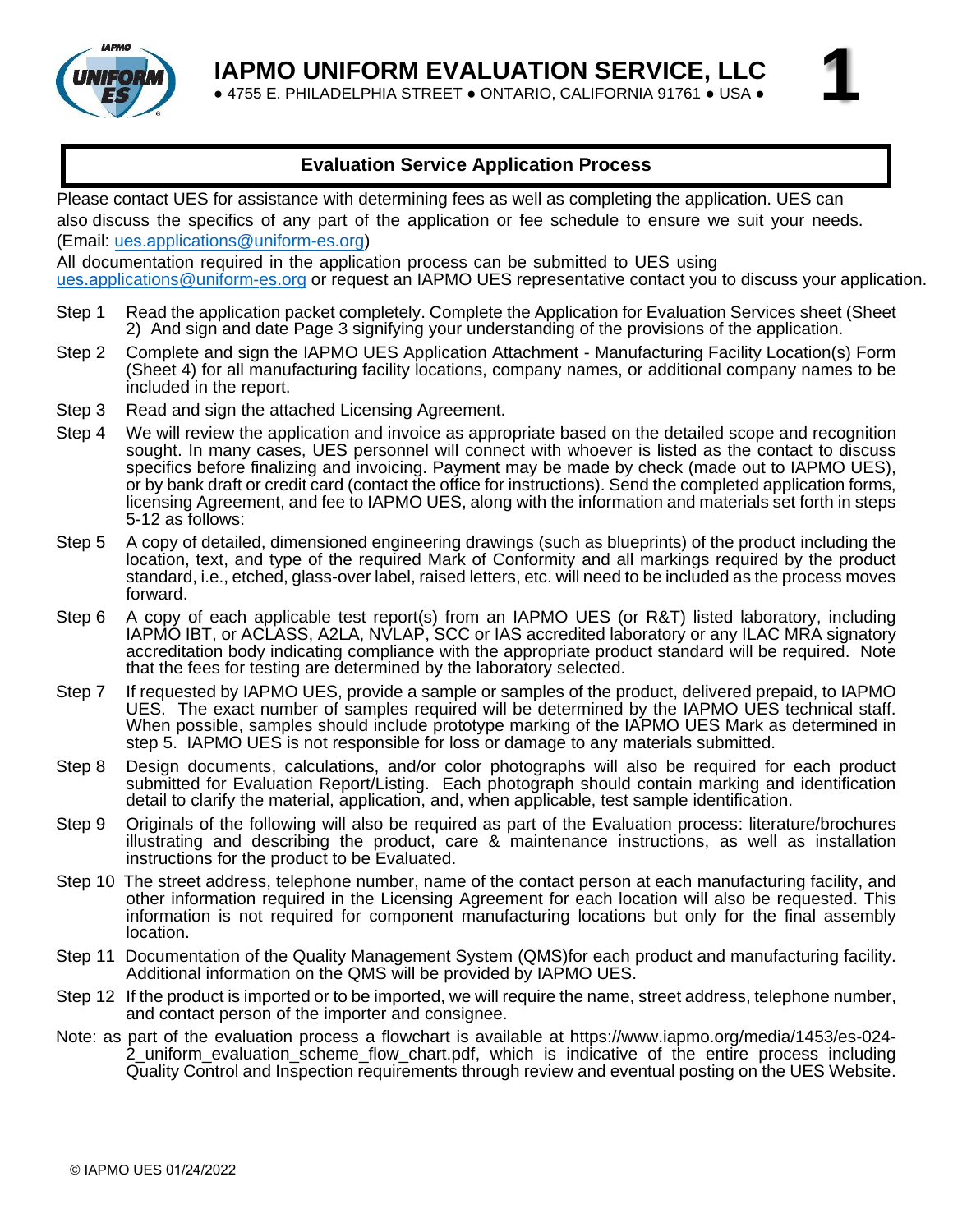

● 4755 E. PHILADELPHIA STREET ● ONTARIO, CALIFORNIA 91761 ● USA ●

| <b>Application For Evaluation Services</b>                                                                                                                                                                                                                                   |                                                                                                                                                                                                                                      |  |  |  |  |  |  |  |
|------------------------------------------------------------------------------------------------------------------------------------------------------------------------------------------------------------------------------------------------------------------------------|--------------------------------------------------------------------------------------------------------------------------------------------------------------------------------------------------------------------------------------|--|--|--|--|--|--|--|
| FOR APPLICATION TYPE PLEASE CHECK ONE OF THE FOLLOWING (Or contact UES for guidance):<br>Product<br>$\Box$ Criteria<br>$\Box$ Material<br>$\Box$ Component                                                                                                                   | Method of Construction<br>Design<br>$\Box$ Prefabricated                                                                                                                                                                             |  |  |  |  |  |  |  |
| CHECK ONE OR MORE OF THE FOLLOWING THAT APPLIES TO THIS APPLICATION:<br><b>New Evaluation Report</b><br>l 1<br>$\Box$ New Listing<br>$\Box$ New Evaluation Criteria<br>Technical or other modification to original evaluation $\Box$ Name/Address/Other non-technical change | Additional Listed Company Name (See page 3)<br>Masked Listee (Follower Report)<br>Change in manufacturing plant or importer information                                                                                              |  |  |  |  |  |  |  |
| <b>INTERESTED IN OTHER ACCREDITED SERVICES OFFERED BY IAPMO:</b>                                                                                                                                                                                                             |                                                                                                                                                                                                                                      |  |  |  |  |  |  |  |
| IAPMO QCC Quality Control Audits/Material<br><b>acc</b><br>Sampling/Quality Manual Authoring                                                                                                                                                                                 | IAPMO IBT Building Product Testing<br><b>IBT</b>                                                                                                                                                                                     |  |  |  |  |  |  |  |
| Product name/Attributes for which recognition is sought/Material/Component/Design Description etc.: _________                                                                                                                                                                |                                                                                                                                                                                                                                      |  |  |  |  |  |  |  |
|                                                                                                                                                                                                                                                                              |                                                                                                                                                                                                                                      |  |  |  |  |  |  |  |
|                                                                                                                                                                                                                                                                              |                                                                                                                                                                                                                                      |  |  |  |  |  |  |  |
|                                                                                                                                                                                                                                                                              |                                                                                                                                                                                                                                      |  |  |  |  |  |  |  |
|                                                                                                                                                                                                                                                                              |                                                                                                                                                                                                                                      |  |  |  |  |  |  |  |
|                                                                                                                                                                                                                                                                              |                                                                                                                                                                                                                                      |  |  |  |  |  |  |  |
|                                                                                                                                                                                                                                                                              |                                                                                                                                                                                                                                      |  |  |  |  |  |  |  |
|                                                                                                                                                                                                                                                                              |                                                                                                                                                                                                                                      |  |  |  |  |  |  |  |
|                                                                                                                                                                                                                                                                              |                                                                                                                                                                                                                                      |  |  |  |  |  |  |  |
|                                                                                                                                                                                                                                                                              |                                                                                                                                                                                                                                      |  |  |  |  |  |  |  |
|                                                                                                                                                                                                                                                                              |                                                                                                                                                                                                                                      |  |  |  |  |  |  |  |
|                                                                                                                                                                                                                                                                              |                                                                                                                                                                                                                                      |  |  |  |  |  |  |  |
| Consultant (if applicable): Contact Name: ________________________Company: _________________________                                                                                                                                                                         |                                                                                                                                                                                                                                      |  |  |  |  |  |  |  |
|                                                                                                                                                                                                                                                                              | Phone: <u>www.communications.com and the set of the set of the set of the set of the set of the set of the set of the set of the set of the set of the set of the set of the set of the set of the set of the set of the set of </u> |  |  |  |  |  |  |  |
| Person responsible for quality management system:                                                                                                                                                                                                                            |                                                                                                                                                                                                                                      |  |  |  |  |  |  |  |
|                                                                                                                                                                                                                                                                              |                                                                                                                                                                                                                                      |  |  |  |  |  |  |  |
| USE SHEET 4 FOR EACH ADDITIONAL MANUFACTURING FACILITY, IMPORTER CONSIGNEE OR<br>OTHER PLANT INFORMATION                                                                                                                                                                     |                                                                                                                                                                                                                                      |  |  |  |  |  |  |  |
| For imported products, please provide name, address and telephone number of importer or consignee.<br>PLEASE REVIEW AND SIGN PAGE THREE OF THIS APPLICATION                                                                                                                  |                                                                                                                                                                                                                                      |  |  |  |  |  |  |  |
| - This Box is For Association Use Only -<br>Application Number_______________Date Filed_______________Received by ______________________________Report Number _______________                                                                                                |                                                                                                                                                                                                                                      |  |  |  |  |  |  |  |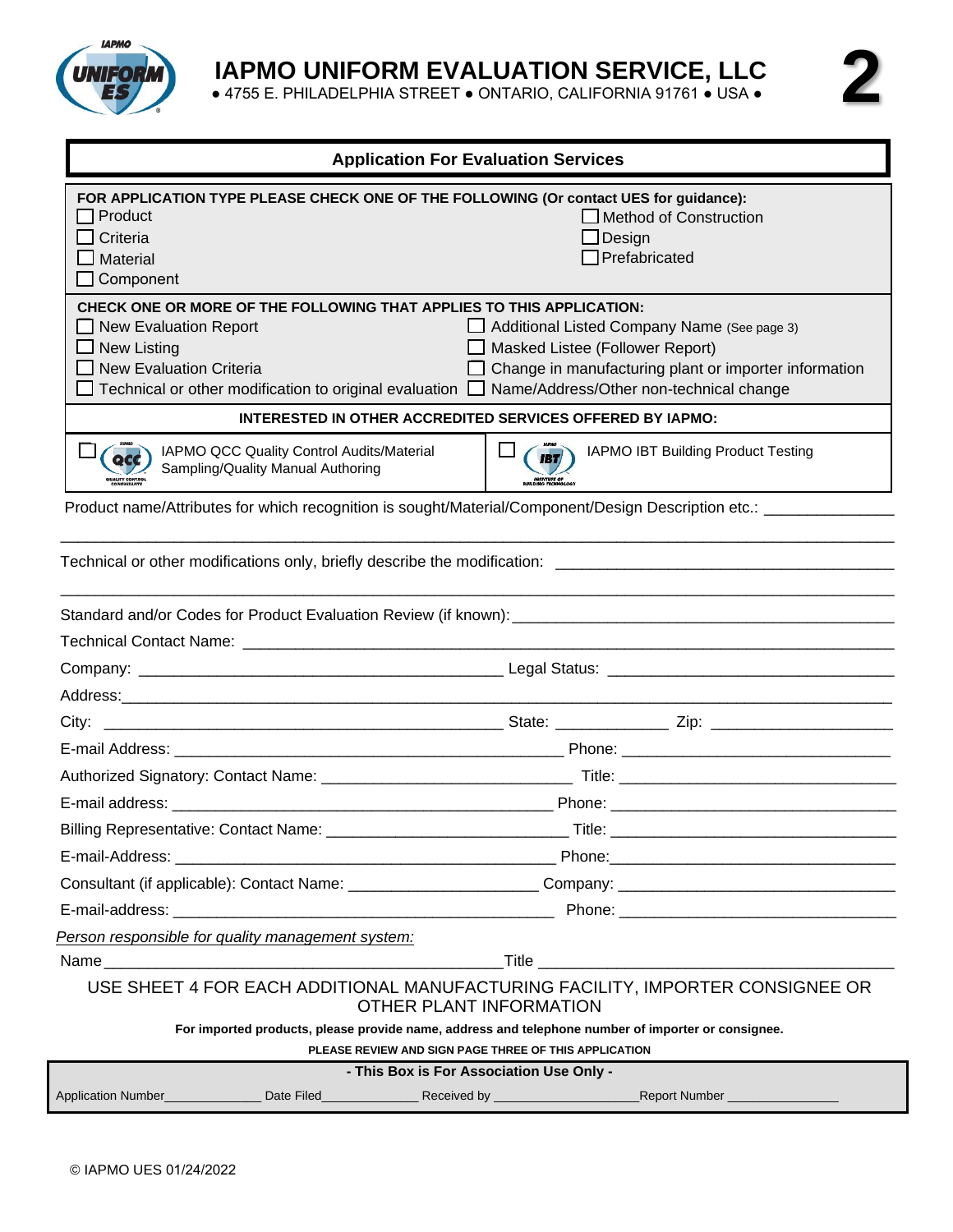**3**

● 4755 E. PHILADELPHIA STREET ● ONTARIO, CALIFORNIA 91761 ● USA ●



## **APPLICATION FOR EVALUATION SERVICES**

- 1. This is an application for issuance of an Evaluation Report (ER), Product Listing and/or an Evaluation Criteria as applicable.
- 2. Application costs include one single item. An item is determined by UES staff and may include additional assembly, performance characteristic, model series, property method, performance characteristic or assembly which would require separate evaluation to determine code compliance. Additional Item detail will be provided with the invoice.
- 3. An additional listed company is a company name listed on an issued on Evaluation Report, which can produce or distribute products under that report.
- 4. Applicant agrees to furnish all necessary drawings, test data, laboratory reports and product samples required by UES Staff. Data is not required at time of application.
- 5. No freight collect / postage collect data or product samples will be accepted by the IAPMO UES. The applicant must pay freight for all samples.
- 6. The application must be complete (including signatures) and all steps of Sheet 1 completed. If, after an application is first received, a period of three months elapses without the steps of Sheet 1 being completed and the application fee paid, the application/file will be closed.
- 7. Fees are non-refundable.
- 8. Applicants for new IAPMO UES reports should note that an initial on-site inspection will be required, in accordance with applicable IAPMO UES Rules of Procedure. The applicant must reimburse IAPMO UES for expenses incurred in performing such inspections. Expenses include, but are not limited to, travel expenses and staff time.
- 9. IAPMO membership is not necessary for product acceptance, nor will membership in any way facilitate or confer product acceptance.
- 10. This application will only be accepted for processing, if accompanied by an executed copy of the signed IAPMO UES Licensing Agreement.

If you have any questions or require additional information, please contact IAPMO UES: [info@ues.org](mailto:info@ues.org)

The undersigned certifies that he/she has read, understands, and, on behalf of applicant, approves and agrees to all the foregoing provisions of this application.

| Signature:<br>_____ | - س<br>ื้∼∝<br>______ |
|---------------------|-----------------------|
|                     |                       |

Print or type name and title:  $\blacksquare$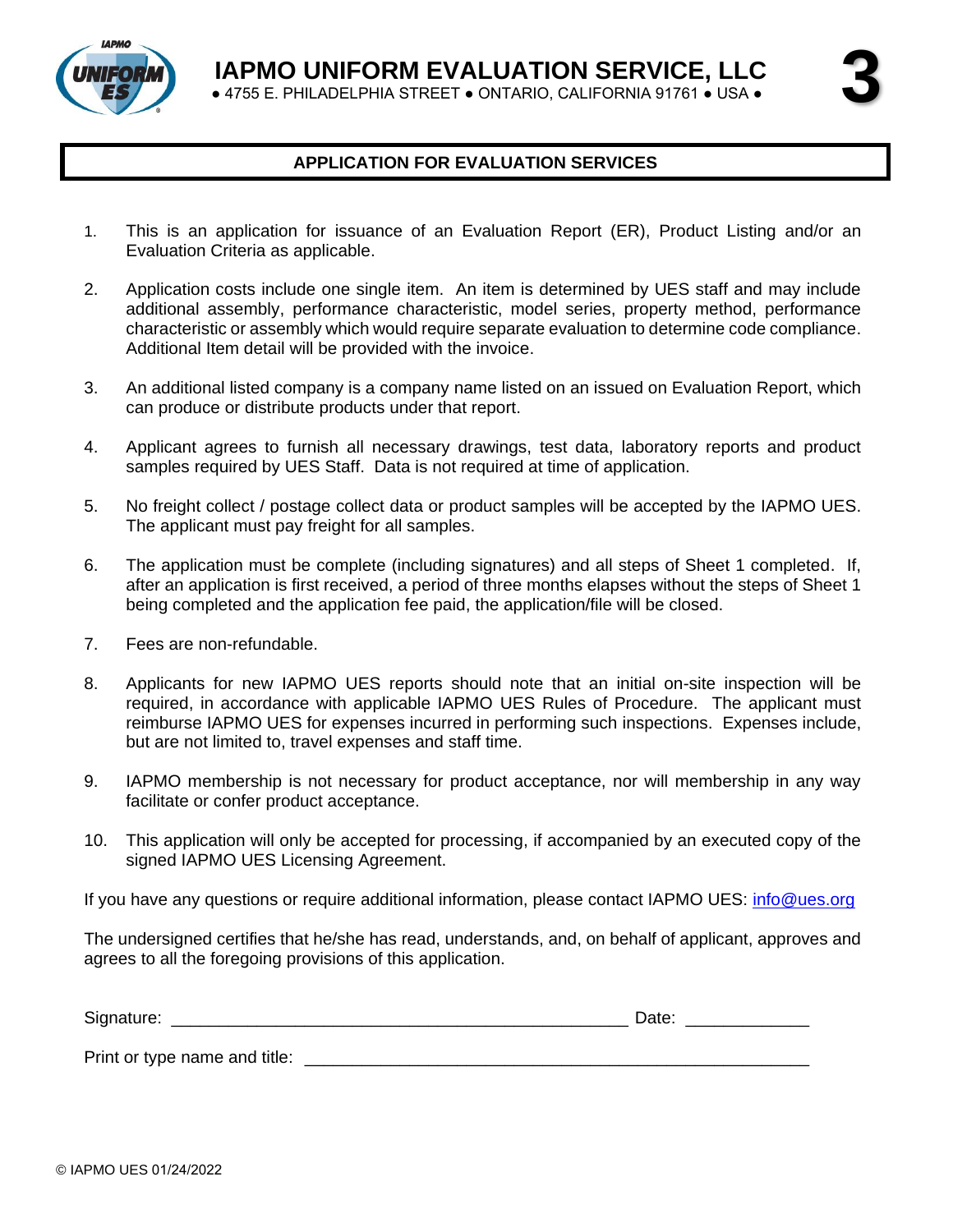

● 4755 E. PHILADELPHIA STREET ● ONTARIO, CALIFORNIA 91761 ● USA ●

**4**

## **IAPMO UES Application Attachment Manufacturing Facility Location(s)**

The following information is required for each facility where your listed products are manufactured. Please fill out the information below and return it with your application form. (Submit additional pages if addition facilities are to be included.)

|                                                                                                                                                                                                                                      | REPORT NO. (If Known): |  |  |  |  |  |  |
|--------------------------------------------------------------------------------------------------------------------------------------------------------------------------------------------------------------------------------------|------------------------|--|--|--|--|--|--|
|                                                                                                                                                                                                                                      |                        |  |  |  |  |  |  |
| Facility Street Address: [1982] [2012] [2013] [2013] [2013] [2014] [2014] [2014] [2014] [2014] [2014] [2014] [                                                                                                                       |                        |  |  |  |  |  |  |
|                                                                                                                                                                                                                                      |                        |  |  |  |  |  |  |
| Contact Person: <u>New York: New York: New York: New York: New York: New York: New York: New York: New York: New York: New York: New York: New York: New York: New York: New York: New York: New York: New York: New York: New Y</u> |                        |  |  |  |  |  |  |
|                                                                                                                                                                                                                                      |                        |  |  |  |  |  |  |
| 2 <sup>ND</sup> Contact Person: <u>Contact Person</u> 2012. Contact Person: Contact Person: 2012.                                                                                                                                    |                        |  |  |  |  |  |  |
|                                                                                                                                                                                                                                      |                        |  |  |  |  |  |  |
|                                                                                                                                                                                                                                      |                        |  |  |  |  |  |  |
|                                                                                                                                                                                                                                      |                        |  |  |  |  |  |  |
|                                                                                                                                                                                                                                      |                        |  |  |  |  |  |  |
| Is this plant ISO 9000 Certified? $\Box$ No $\Box$ Yes<br>1Warehouse Facility may be substituted for Manufacturing Facility in instances where quality control process is completed at a warehouse.                                  |                        |  |  |  |  |  |  |
|                                                                                                                                                                                                                                      |                        |  |  |  |  |  |  |
| <b>Facility Street Address:</b><br><u> 1980 - Jan Sterling Sterling Sterling Sterling Sterling Sterling Sterling Sterling Sterling Sterling Sterling</u>                                                                             |                        |  |  |  |  |  |  |
|                                                                                                                                                                                                                                      |                        |  |  |  |  |  |  |
| Contact Person: <u>New York: New York: New York: New York: New York: New York: New York: New York: New York: New York: New York: New York: New York: New York: New York: New York: New York: New York: New York: New York: New Y</u> |                        |  |  |  |  |  |  |
|                                                                                                                                                                                                                                      |                        |  |  |  |  |  |  |
|                                                                                                                                                                                                                                      |                        |  |  |  |  |  |  |
|                                                                                                                                                                                                                                      |                        |  |  |  |  |  |  |
|                                                                                                                                                                                                                                      |                        |  |  |  |  |  |  |
|                                                                                                                                                                                                                                      |                        |  |  |  |  |  |  |
| Is this plant ISO 9000 Certified?<br>$\square$ No<br>$\Box$ Yes<br>1Warehouse Facility may be substituted for Manufacturing Facility in instances where quality control process is completed at a warehouse.                         |                        |  |  |  |  |  |  |
| Can English be used as the language for all audits? Yes $\Box$ No $\Box$ If no, please specify preferred<br>language:                                                                                                                |                        |  |  |  |  |  |  |
| Signature of Applicant ___________________________________                                                                                                                                                                           |                        |  |  |  |  |  |  |
|                                                                                                                                                                                                                                      |                        |  |  |  |  |  |  |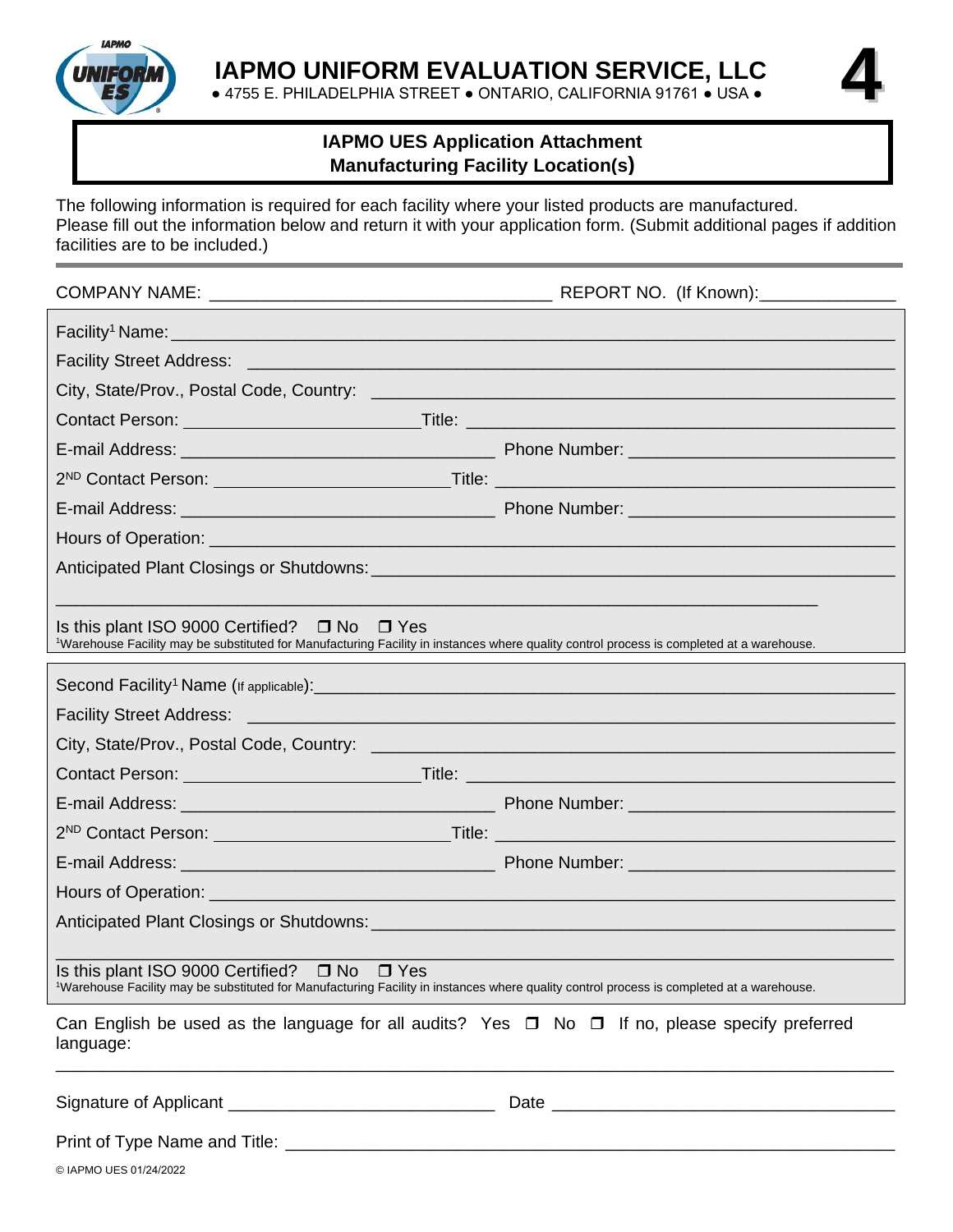

# **IAPMO UNIFORM EVALUATION SERVICES, LLC (UES) Evaluation Report Fee Schedule 5**



|                                                                                                                                                                                                                                                                                                                                                                                                                                                                                                                                                                                                                                                                                                                                                                                                                                                                                                                                                                                                                                                                                                                                                                                                                                                                                                                                                                                                                                                                                                                                                                                                                                                                                                                                                                                                                                                                                                                                                                                                                                                                                                                                                                                                                                                                                                                                                                                                                                                                                                                                                                                                                                                                                                                                                                                                                                                                                                                                                                                                                                                                                                                                                                                                                                                                                                                                                                                                                                                                                                                                                                                                                                                                                                                                                                                                                                                                                                                                                                                                                                                                                                                                                                                                                                                                                                                                                                                                                                                                                                                                                                                                                                                                                                                                                                                                                                                                                        |                                                                                  |                                      |                                    | <b>Each Additional</b>     |                               |                                                                                                  |                                                                                         | Each                                | <b>UES Surveillance Fees Per Inspection</b>   |                                                |                                                |                               |
|----------------------------------------------------------------------------------------------------------------------------------------------------------------------------------------------------------------------------------------------------------------------------------------------------------------------------------------------------------------------------------------------------------------------------------------------------------------------------------------------------------------------------------------------------------------------------------------------------------------------------------------------------------------------------------------------------------------------------------------------------------------------------------------------------------------------------------------------------------------------------------------------------------------------------------------------------------------------------------------------------------------------------------------------------------------------------------------------------------------------------------------------------------------------------------------------------------------------------------------------------------------------------------------------------------------------------------------------------------------------------------------------------------------------------------------------------------------------------------------------------------------------------------------------------------------------------------------------------------------------------------------------------------------------------------------------------------------------------------------------------------------------------------------------------------------------------------------------------------------------------------------------------------------------------------------------------------------------------------------------------------------------------------------------------------------------------------------------------------------------------------------------------------------------------------------------------------------------------------------------------------------------------------------------------------------------------------------------------------------------------------------------------------------------------------------------------------------------------------------------------------------------------------------------------------------------------------------------------------------------------------------------------------------------------------------------------------------------------------------------------------------------------------------------------------------------------------------------------------------------------------------------------------------------------------------------------------------------------------------------------------------------------------------------------------------------------------------------------------------------------------------------------------------------------------------------------------------------------------------------------------------------------------------------------------------------------------------------------------------------------------------------------------------------------------------------------------------------------------------------------------------------------------------------------------------------------------------------------------------------------------------------------------------------------------------------------------------------------------------------------------------------------------------------------------------------------------------------------------------------------------------------------------------------------------------------------------------------------------------------------------------------------------------------------------------------------------------------------------------------------------------------------------------------------------------------------------------------------------------------------------------------------------------------------------------------------------------------------------------------------------------------------------------------------------------------------------------------------------------------------------------------------------------------------------------------------------------------------------------------------------------------------------------------------------------------------------------------------------------------------------------------------------------------------------------------------------------------------------------------------------------|----------------------------------------------------------------------------------|--------------------------------------|------------------------------------|----------------------------|-------------------------------|--------------------------------------------------------------------------------------------------|-----------------------------------------------------------------------------------------|-------------------------------------|-----------------------------------------------|------------------------------------------------|------------------------------------------------|-------------------------------|
|                                                                                                                                                                                                                                                                                                                                                                                                                                                                                                                                                                                                                                                                                                                                                                                                                                                                                                                                                                                                                                                                                                                                                                                                                                                                                                                                                                                                                                                                                                                                                                                                                                                                                                                                                                                                                                                                                                                                                                                                                                                                                                                                                                                                                                                                                                                                                                                                                                                                                                                                                                                                                                                                                                                                                                                                                                                                                                                                                                                                                                                                                                                                                                                                                                                                                                                                                                                                                                                                                                                                                                                                                                                                                                                                                                                                                                                                                                                                                                                                                                                                                                                                                                                                                                                                                                                                                                                                                                                                                                                                                                                                                                                                                                                                                                                                                                                                                        | Each<br><b>Additional</b>                                                        | <b>Listed Company</b><br><b>Name</b> |                                    | <b>Each State</b>          | Each                          | <b>Additional</b><br>Page                                                                        | <b>Base Fees for Inspections Performed by</b><br>IAPMO <sup>4</sup><br><b>Review of</b> |                                     |                                               |                                                |                                                |                               |
| <b>Basic Report Fees<sup>1,2,14</sup></b>                                                                                                                                                                                                                                                                                                                                                                                                                                                                                                                                                                                                                                                                                                                                                                                                                                                                                                                                                                                                                                                                                                                                                                                                                                                                                                                                                                                                                                                                                                                                                                                                                                                                                                                                                                                                                                                                                                                                                                                                                                                                                                                                                                                                                                                                                                                                                                                                                                                                                                                                                                                                                                                                                                                                                                                                                                                                                                                                                                                                                                                                                                                                                                                                                                                                                                                                                                                                                                                                                                                                                                                                                                                                                                                                                                                                                                                                                                                                                                                                                                                                                                                                                                                                                                                                                                                                                                                                                                                                                                                                                                                                                                                                                                                                                                                                                                              |                                                                                  |                                      | <b>Item</b><br>$(A$ ttribute $)^3$ | Common<br>Mfg <sup>9</sup> | <b>Separate</b><br>$Mfg^{10}$ | and Local<br>Supplement <sup>6,11</sup>                                                          | <b>Additional</b><br>Code <sup>7</sup>                                                  | beyond<br>the first<br><b>Three</b> | Quality<br><b>Assurance</b><br><b>Reports</b> | <b>Within the</b><br>continental<br><b>USA</b> | Hawaii,<br>Alaska,<br>Canada,<br><b>Mexico</b> | All other<br><b>locations</b> |
| <b>New Report</b>                                                                                                                                                                                                                                                                                                                                                                                                                                                                                                                                                                                                                                                                                                                                                                                                                                                                                                                                                                                                                                                                                                                                                                                                                                                                                                                                                                                                                                                                                                                                                                                                                                                                                                                                                                                                                                                                                                                                                                                                                                                                                                                                                                                                                                                                                                                                                                                                                                                                                                                                                                                                                                                                                                                                                                                                                                                                                                                                                                                                                                                                                                                                                                                                                                                                                                                                                                                                                                                                                                                                                                                                                                                                                                                                                                                                                                                                                                                                                                                                                                                                                                                                                                                                                                                                                                                                                                                                                                                                                                                                                                                                                                                                                                                                                                                                                                                                      | \$8,880                                                                          | $+$                                  | \$2,095                            | \$995                      | \$2,350                       | \$1000                                                                                           | \$700                                                                                   | \$500                               |                                               |                                                |                                                | \$3,950                       |
| <b>One Year</b><br>Renewal <sup>12</sup>                                                                                                                                                                                                                                                                                                                                                                                                                                                                                                                                                                                                                                                                                                                                                                                                                                                                                                                                                                                                                                                                                                                                                                                                                                                                                                                                                                                                                                                                                                                                                                                                                                                                                                                                                                                                                                                                                                                                                                                                                                                                                                                                                                                                                                                                                                                                                                                                                                                                                                                                                                                                                                                                                                                                                                                                                                                                                                                                                                                                                                                                                                                                                                                                                                                                                                                                                                                                                                                                                                                                                                                                                                                                                                                                                                                                                                                                                                                                                                                                                                                                                                                                                                                                                                                                                                                                                                                                                                                                                                                                                                                                                                                                                                                                                                                                                                               | \$6,775                                                                          | $+$                                  | \$1,390                            | \$995                      | \$2,350                       | \$500                                                                                            | \$390                                                                                   | \$395                               |                                               |                                                | \$3,100                                        |                               |
| <b>Two Year</b><br>Renewal <sup>12</sup>                                                                                                                                                                                                                                                                                                                                                                                                                                                                                                                                                                                                                                                                                                                                                                                                                                                                                                                                                                                                                                                                                                                                                                                                                                                                                                                                                                                                                                                                                                                                                                                                                                                                                                                                                                                                                                                                                                                                                                                                                                                                                                                                                                                                                                                                                                                                                                                                                                                                                                                                                                                                                                                                                                                                                                                                                                                                                                                                                                                                                                                                                                                                                                                                                                                                                                                                                                                                                                                                                                                                                                                                                                                                                                                                                                                                                                                                                                                                                                                                                                                                                                                                                                                                                                                                                                                                                                                                                                                                                                                                                                                                                                                                                                                                                                                                                                               | \$11,235                                                                         | $+$                                  | \$2,440                            | \$1,755                    | \$4,105                       | \$700                                                                                            | \$550                                                                                   | \$610                               | \$550                                         | \$1,995                                        |                                                |                               |
| <b>Technical</b><br><b>Modifications</b>                                                                                                                                                                                                                                                                                                                                                                                                                                                                                                                                                                                                                                                                                                                                                                                                                                                                                                                                                                                                                                                                                                                                                                                                                                                                                                                                                                                                                                                                                                                                                                                                                                                                                                                                                                                                                                                                                                                                                                                                                                                                                                                                                                                                                                                                                                                                                                                                                                                                                                                                                                                                                                                                                                                                                                                                                                                                                                                                                                                                                                                                                                                                                                                                                                                                                                                                                                                                                                                                                                                                                                                                                                                                                                                                                                                                                                                                                                                                                                                                                                                                                                                                                                                                                                                                                                                                                                                                                                                                                                                                                                                                                                                                                                                                                                                                                                               | \$4,275                                                                          | $+$                                  | \$2,095                            | \$995                      | \$2,350                       | \$700                                                                                            | \$700                                                                                   | \$500                               |                                               |                                                |                                                |                               |
| Energy Star <sup>13</sup>                                                                                                                                                                                                                                                                                                                                                                                                                                                                                                                                                                                                                                                                                                                                                                                                                                                                                                                                                                                                                                                                                                                                                                                                                                                                                                                                                                                                                                                                                                                                                                                                                                                                                                                                                                                                                                                                                                                                                                                                                                                                                                                                                                                                                                                                                                                                                                                                                                                                                                                                                                                                                                                                                                                                                                                                                                                                                                                                                                                                                                                                                                                                                                                                                                                                                                                                                                                                                                                                                                                                                                                                                                                                                                                                                                                                                                                                                                                                                                                                                                                                                                                                                                                                                                                                                                                                                                                                                                                                                                                                                                                                                                                                                                                                                                                                                                                              | \$2,600                                                                          | $+$                                  | \$1,200                            |                            |                               |                                                                                                  |                                                                                         |                                     |                                               |                                                |                                                |                               |
| <b>Masked</b><br><b>Evaluation</b><br><b>Report Fee<sup>5</sup></b>                                                                                                                                                                                                                                                                                                                                                                                                                                                                                                                                                                                                                                                                                                                                                                                                                                                                                                                                                                                                                                                                                                                                                                                                                                                                                                                                                                                                                                                                                                                                                                                                                                                                                                                                                                                                                                                                                                                                                                                                                                                                                                                                                                                                                                                                                                                                                                                                                                                                                                                                                                                                                                                                                                                                                                                                                                                                                                                                                                                                                                                                                                                                                                                                                                                                                                                                                                                                                                                                                                                                                                                                                                                                                                                                                                                                                                                                                                                                                                                                                                                                                                                                                                                                                                                                                                                                                                                                                                                                                                                                                                                                                                                                                                                                                                                                                    | \$4,950<br>An IAPMO Uniform Evaluation Service (UES) representative is available |                                      |                                    |                            |                               |                                                                                                  |                                                                                         |                                     |                                               |                                                |                                                |                               |
| <b>Additional</b><br>Language<br>Report Fee <sup>8</sup>                                                                                                                                                                                                                                                                                                                                                                                                                                                                                                                                                                                                                                                                                                                                                                                                                                                                                                                                                                                                                                                                                                                                                                                                                                                                                                                                                                                                                                                                                                                                                                                                                                                                                                                                                                                                                                                                                                                                                                                                                                                                                                                                                                                                                                                                                                                                                                                                                                                                                                                                                                                                                                                                                                                                                                                                                                                                                                                                                                                                                                                                                                                                                                                                                                                                                                                                                                                                                                                                                                                                                                                                                                                                                                                                                                                                                                                                                                                                                                                                                                                                                                                                                                                                                                                                                                                                                                                                                                                                                                                                                                                                                                                                                                                                                                                                                               | \$3,000                                                                          |                                      |                                    |                            |                               | to answer any questions or provide a quote for your scope of certification and inspection needs. |                                                                                         |                                     |                                               |                                                |                                                |                               |
| 1. A Basic Report is an Evaluation Report having - (1) Item/Attribute, (1) Code, (1) Manufacturing Facility, (1) Company Name, (3) pages maximum. Surveillance and inspections are charged separately.<br>2. Each Basic Report Fee is based on IAPMO UES's expectation that submittals of applications, data, and documentation are meticulously complete, clear, and concise; additional hours required for<br>review are invoiced at a rate of \$275/engineering hour.<br>3. An Item (Attributes) may be a model or series, material property, performance characteristic, product or assembly type, or anything that requires individual evaluation to determine code compliance<br>(example FL-HVHZ). An item can also be thought of as an aspect of the product that would otherwise require the issuance of a separate evaluation report or listing. The total number of items<br>recognized in one report is determined by UES staff.<br>4. Initial audits and follow-up inspections may be performed by IAPMO. Alternatively, these inspections may be performed under contract by other ISO/IEC 17020 accredited independent inspection<br>bodies with whom the applicant or report holder already has a relationship, provided they are accepted by IAPMO UES. The base fees for inspections listed above are the minimum expected fees and<br>are charged by IAPMO, only if IAPMO performs the inspections. Additional fees may apply for travel and other expenses, or review when applicable. IAPMO also provides material witnessing and<br>quality manual authoring (details provided on request).<br>5. A Masked Evaluation Report is an identical report to another published report in which the masked report holder does not manufacture the product and is permitted to label the product as its own by<br>the holder of the published Master report. The fee for Masked Evaluation Reports applies to both New Masked Reports and Masked Report Renewals. Changes made to masked evaluation reports<br>are subject to editorial fees.<br>6. The fees for Report Supplements are charged for each code within a code family included in the Supplement. A notable exception to the Supplement fee is that for the City of Los Angeles (LA) Code<br>Supplement (LABC and LARC). A fee of \$2,100 is charged for each code within the LA Supplement for new reports, and \$1,500 each for annual renewals and transfers. A review of the California (CA)<br>Codes is included and required as the City of LA adopts the CA Codes. The publication and renewal of California Codes Supplements in the report are optional. Published California Supplements<br>combined with LA Supplements are subject to the renewal fees as detailed in the fee schedule. LA supplements contained in a report with a 2-year renewal have a fee of \$3,100.<br>7. An additional code fee is charged for each model code included in the report recognition. These include the IBC, IRC, IMC, IECC, IEBC, IFC, IPC, UPC, UMC, IFGC; etc.<br>8. Existing evaluation reports may be translated into another language for a fee of \$3,000. The yearly renewal fee is \$2,675.<br>9. An Evaluation Report may contain additional product names for the product manufactured. Where the product having multiple product names is produced at a single common manufacturing facility, a<br>fee is charged at the rate listed for a Common Manufacturing (Mfg.) location for each product name included in the report, that is manufactured at that location,<br>10. Where an Evaluation Report contains additional product names for the product manufactured, some or all these additional products may be produced and inspected at other manufacturing facilities.<br>Where the product having multiple product names is produced at multiple manufacturing facilities, each product name that is manufactured at a separate facility is charged at the rate listed for<br>Separate Manufacturing (Mfg.) for each product name included in the report.<br>11. IAPMO UES provides Florida Product Approval Submittals and Validation (details provided on request).<br>12. Minor editorial revisions to a published report can be made any time for a fee of \$1,325 or they can be made at renewal for a fee of \$995. These minor editorial revisions include the removal of the<br>product's company names, code, or editions, or minor changes to report holder information in the header (Address, website, contact, etc.)<br>13. Energy Star Supplements (or a Report) have a yearly renewal fee of \$525. Energy Star Technical Modifications have a fee of \$1,350.<br>14. A report which was previously published and canceled may be reinstated for a base fee of \$7,000. This fee assumes no changes in the product or manufacturing process and quality assurance report |                                                                                  |                                      |                                    |                            |                               |                                                                                                  |                                                                                         |                                     |                                               |                                                |                                                |                               |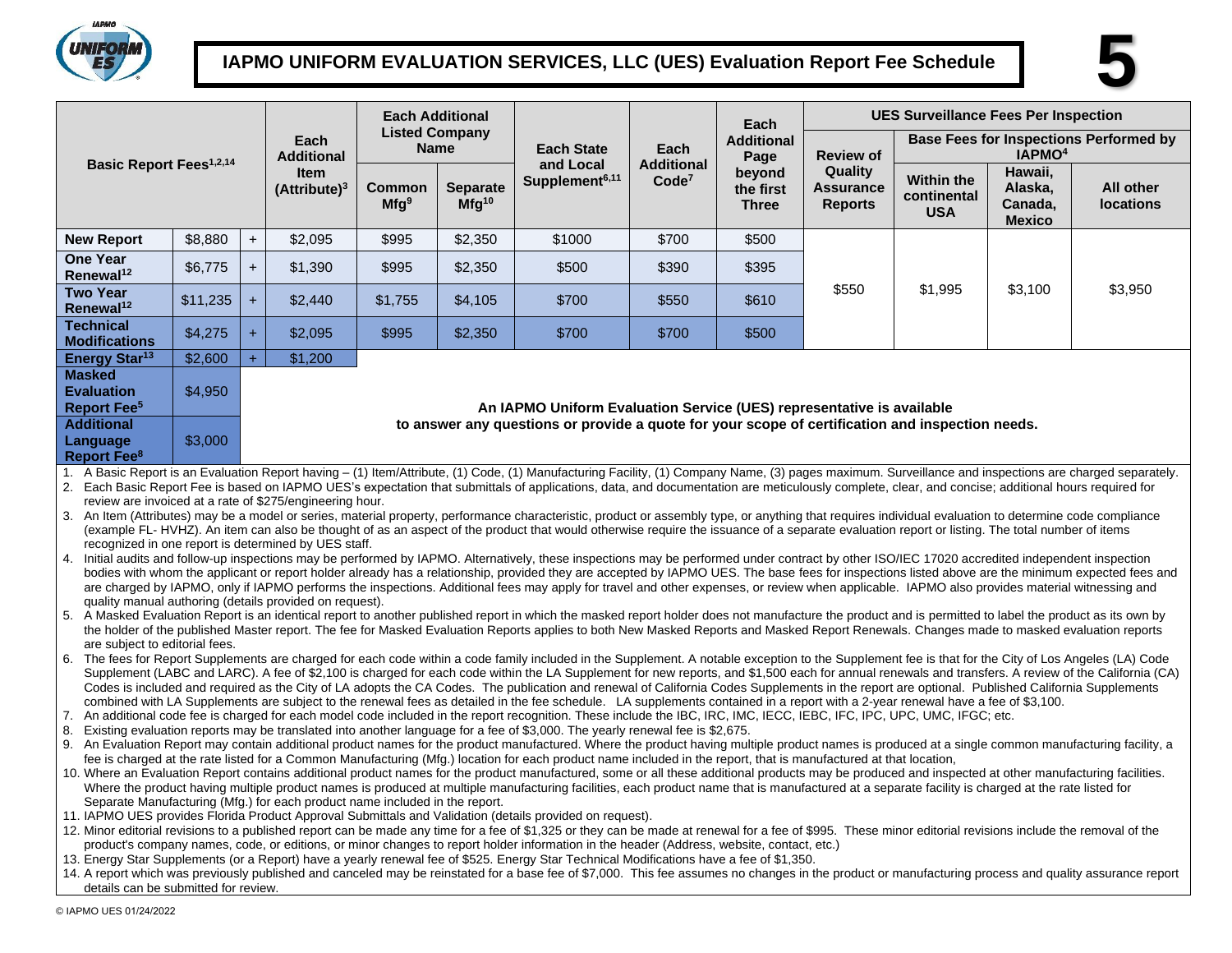

**● 4755 E. PHILADELPHIA STREET ● ONTARIO, CALIFORNIA 91761 ● USA ●**

**6**

## **Listing Program Fees**

|                                                                            |         |                                                                                                                                                                           |                               | <b>UES Surveillance Fees Per Inspection</b> |                                                           |                                   |                     |  |  |
|----------------------------------------------------------------------------|---------|---------------------------------------------------------------------------------------------------------------------------------------------------------------------------|-------------------------------|---------------------------------------------|-----------------------------------------------------------|-----------------------------------|---------------------|--|--|
|                                                                            |         |                                                                                                                                                                           | Each                          | <b>Review of Quality</b>                    | Base Fees for Inspections Performed by IAPMO <sup>4</sup> |                                   |                     |  |  |
| Basic Listing <sup>1,2</sup>                                               |         |                                                                                                                                                                           | <b>Additional</b><br>Item $3$ | <b>Assurance</b><br><b>Reports</b>          | <b>Within the</b><br><b>continental USA</b>               | Hawaii, Alaska,<br>Canada, Mexico | All other locations |  |  |
| <b>New Listing</b>                                                         | \$5,200 | $+$                                                                                                                                                                       | \$2,095                       |                                             | \$1,995                                                   | \$3,100                           |                     |  |  |
| <b>One Year</b><br><b>Renewal</b>                                          | \$3,950 | $+$                                                                                                                                                                       | \$1,390                       |                                             |                                                           |                                   |                     |  |  |
| <b>Two Year</b><br>Renewal                                                 | \$6,985 |                                                                                                                                                                           | \$2,440                       | \$550                                       |                                                           |                                   | \$3,950             |  |  |
| <b>Modifications or</b><br><b>Changes not</b><br>made at<br><b>Renewal</b> | \$2,095 |                                                                                                                                                                           | \$1,325                       |                                             |                                                           |                                   |                     |  |  |
| <b>Masked Listing</b><br>Fee                                               | \$3,750 | An IAPMO Uniform Evaluation Service (UES) representative is available to answer any<br>questions or provide a quote for your scope of certification and inspection needs. |                               |                                             |                                                           |                                   |                     |  |  |

<sup>1</sup> Basic Listing is defined as a Listing Report with: One item, One Standard, One Manufacturing Facility, One Listing Holder Name, with inspection by others.

<sup>2</sup> Each Basic Listing Fee is based on IAPMO UES's expectation that submittals of applications, data, and documentation are meticulously complete, clear, and concise; additional hours required for review are invoiced at a rate of \$275/engineering hour.

<sup>3</sup> An Item (Attribute) may be a model or series, material property, performance characteristic, product or assembly type, or anything that requires individual evaluation to determine standard compliance. An item can also be thought of as an aspect of the product that would otherwise require the issuance of a separate listing report. The total number of items recognized in one report is determined by UES staff.

4 Initial audits and follow-up inspections may be performed by IAPMO. Alternatively, these inspections may be performed under contract by other ISO/IEC 17020 accredited independent inspection bodies with whom the applicant or report holder already has a relationship, provided they are accepted by IAPMO UES. The base fees for inspections listed above are minimum expected fees and are charged by IAPMO, only if IAPMO performs the inspections. Additional fees may apply for travel and other expenses, or review where these are greater than expected. IAPMO also provides material witnessing and quality manual authoring (details provided on request).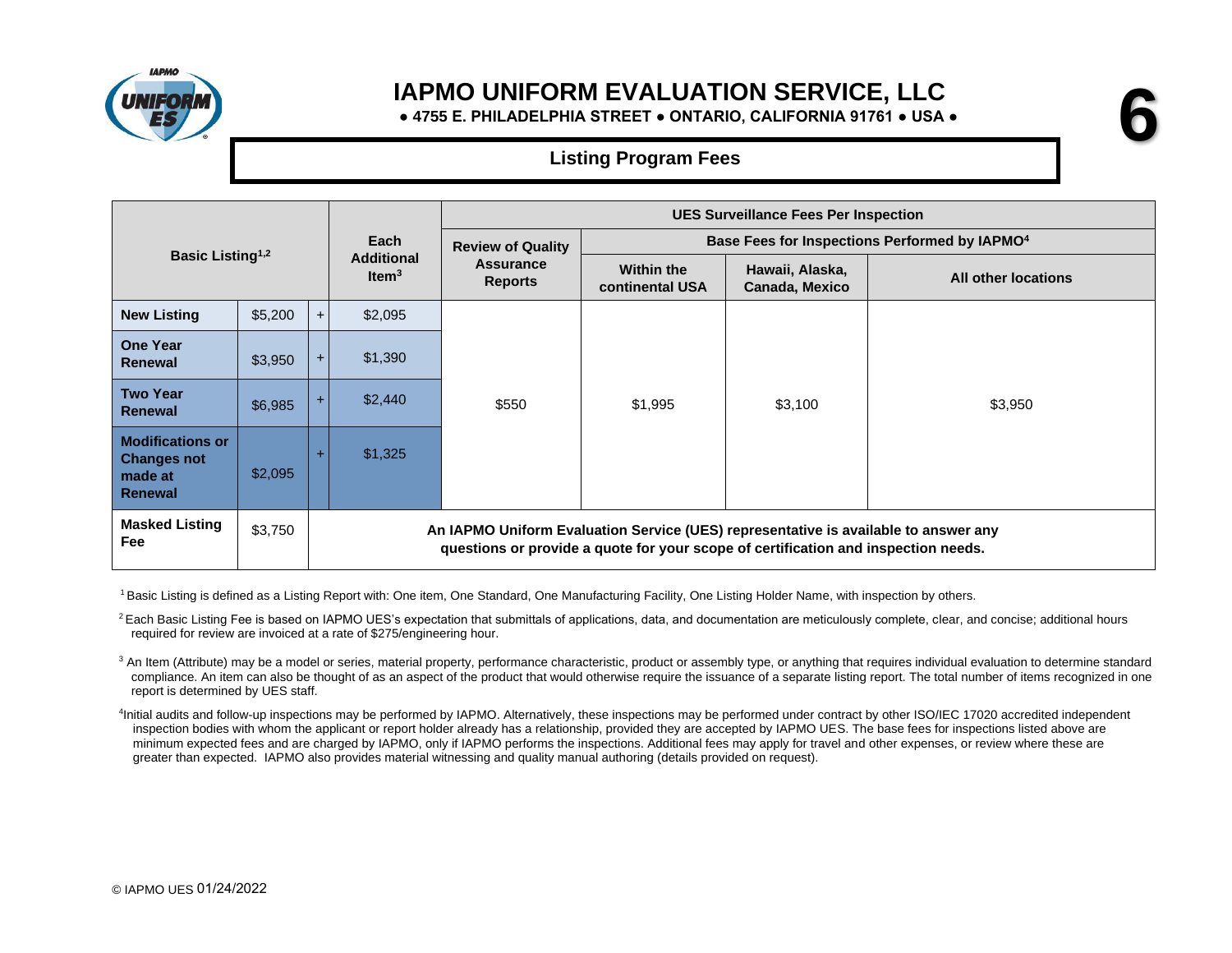

"Certification Marks," as described in paragraph 2 of the Licensing Agreement, shall mean the following for all new reports (existing reports may continue to utilize an older registered version of the certification mark containing IAPMO ES).

The use of one of the IAPMO UES certification marks or UES-ER Number should be utilized on any product receiving an Evaluation Report or Listing. Various certification mark formats may be downloaded at: [https://www.uniform-es.org/uniform/building-products-evaluation-program/evaluation-service-marks.](https://www.uniform-es.org/uniform/building-products-evaluation-program/evaluation-service-marks)

#### Notes:

- 1. IAPMO UES neither approves nor recommends any product or material or designs, and therefore only the phrase "Evaluated By" or "Listed By" followed by the appropriate UES-ER Number or Mark of Conformity is permissible [paragraph 9 of Licensing Agreement ES-019].
- 2. Size and Appearance: IAPMO UES shield marks should be 100% visible (not cropped), maintain the aspect ratio (not skewed), and maintain vertical orientation (not rotated). It is recommended that the shield should not be less than 0.25" in height. However, the size may vary as long as it maintains its legibility. Letters within the shield should be legible. The ® or "TM" symbols must be visible and positioned on the bottom right-hand corner outside the shield, they are not required to be in proportion with the certification mark, but must be large enough to be legible.
- 3. Color: IAPMO UES marks are generally printed in either 100% black or 100% Pantone 7469 or reversed in white when against a dark background; however, usage consistent with a company's accepted color scheme is also allowed.
- 4. When applying marks directly on products may not be possible due to space and design limitations, please contact your IAPMO UES engineer for further guidance.

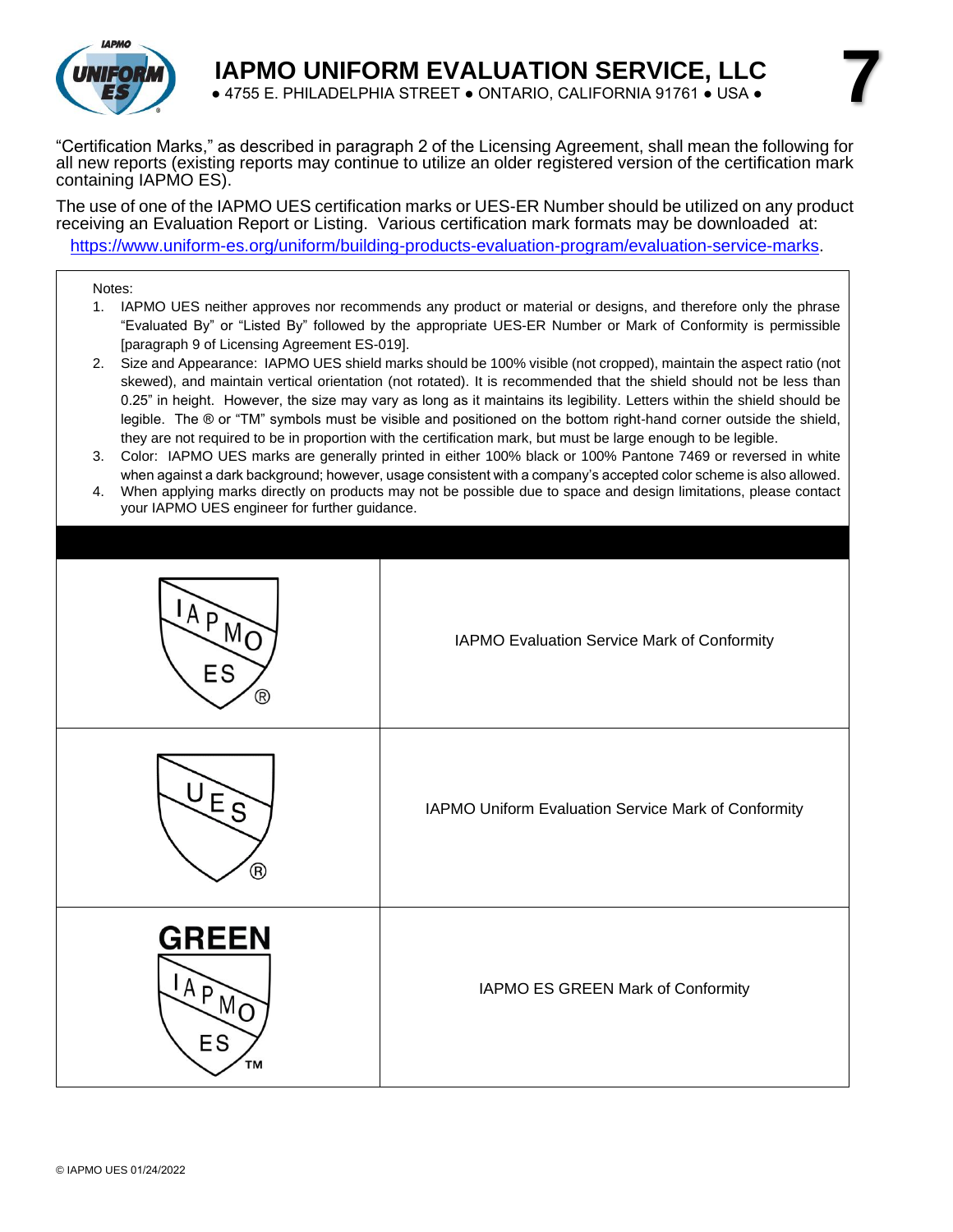

4755 PHILADELPHIA STREET, ONTARIO, CA 91761 USA (909) 472-4100, FAX (909) 472-4171

#### **LICENSING AGREEMENT**

THIS AGREEMENT, effective on the date of the last signature set forth below, is between IAPMO Uniform Evaluation Service LLC. (IAPMO UES), a California corporation that evaluates products against requirements contained in various model codes and standards, and the undersigned "Client", a person or organization desiring to have a product or products or materials or designs accepted by the IAPMO UES. This agreement is applicable to both the Uniform Evaluation Report and Uniform Listing Report Programs.

#### The parties agree as follows:

1. This is a Licensing Agreement between IAPMO UES and the Client for evaluation and or listing of the product(s) enumerated on the attached Application for Evaluation and Surveillance by IAPMO UES. The evaluation report is solely a representation of IAPMO UES that the products, reports of testing, specification, and sample(s) submitted for evaluation and or listing have been found to satisfy the requirements found in the applicable model codes and or standards as detailed in the evaluation report and or listing report. The Evaluation report does not carry any guarantee of product acceptance by local jurisdictions or authorities using a Code or otherwise affiliated with IAPMO UES. IAPMO UES will make reasonable efforts to assist a Client in obtaining such acceptance. IAPMO UES MAKES NO OTHER WARRANTIES OR REPRESENTATIONS OF ANY KIND WHATSOEVER, EXPRESSED OR IMPLIED AND ALL IMPLIED WARRANTIES INCLUDING ANY WARRANTY OF MERCHANTABILITY AND FITNESS FOR A PARTICULAR PURPOSE ARE HEREBY DISCLAIMED. In addition, IAPMO UES has the right under this Agreement to conduct periodic inspections of Client's manufacturing facilities and to review Client's quality assurance procedures and records related thereto in accordance with the provisions of Paragraphs 16 and 18 hereof. This right of inspection and review permits IAPMO UES to verify that the Client has appropriate manufacturing controls and can manufacture products that will continue to comply with the requirements of the applicable Code.

#### **INTEREST GRANTED**

2. IAPMO UES is the licensee of various marks of conformity and the goodwill associated therewith (the "Certification Marks"), both unregistered and registered with the United States Patent and Trademark Office, which are of great value to IAPMO UES. Client agrees that the Marks of Conformity, together with the goodwill connected therewith, are the sole and exclusive property of the IAPMO UES, and Client claims no rights and shall claim no right therein, other than provided herein.

3. Acceptance of the product, material, or designs by IAPMO UES, as indicated by the issuance of an Evaluation Report and or Listing Report for said items, constitutes a non-assignable, non-exclusive, and

revocable license to use the Marks of Conformity on such products as are accepted by the IAPMO UES for the term of the Evaluation Report and or Listing Report in a manner which is consistent with this Agreement.

Client shall have no right or license to use any IAPMO UES Marks of Conformity on any Products not evaluated or to license or sublicense any other person or entity to use any Marks of Conformity. Nothing in this Agreement shall be construed to give Client or any other person or entity any right, title, or interest in any of the Marks of Conformity, except as expressly granted in this Agreement. The client agrees that it will not register or attempt to register any IAPMO UES Mark of Conformity in its own name or the name of any other person or entity and that it will not use any Mark of Conformity as any part of the name or identity of any person or entity.

#### **TERM**

Subject to the provisions of this Agreement, the Evaluation Report and or Listing Report, and Client's right to employ the Marks of Conformity on the Evaluated product, shall extend for one (1) year from the date of the Evaluation Report and or Listing Report, and shall continue automatically for successive one-year periods unless this agreement is modified or changed. Report or listing renewals may be made for multiple years based on the fee schedule. In the event that this agreement is proposed to be modified or changed, IAPMO UES shall notify the Client of its proposed changes in writing at least 90 days prior to the expiration of any initial or one-year renewing period and it shall be a condition precedent to the continued effectiveness of the Evaluation Report that the Client executes and deliver to IAPMO UES by the end of such initial or one year renewal period (along with any renewal or other required fees) the modified or changed version of the agreement. Nothing in this paragraph 5 shall be deemed to alter the Client's other obligations set forth herein.

#### **CLIENT'S GENERAL OBLIGATIONS**

6. Applicant warrants and represents that all documentation provided by Applicant to IAPMO UES is owned by Applicant and Applicant shall indemnify IAPMO UES and hold harmless IAPMO UES from third-party infringement claims with respect thereto.

7. Subject to Paragraph 20 below, Client shall affix at least one of the Marks of Conformity on the product or on other items, such as packaging or maintenance and/or installation sheets, or as noted in the Report or Listing . Together with the Mark of Conformity, Client shall permanently identify each evaluated product or product packaging (if permitted by the IAPMO UES Technical Committee) with markings (or symbols, codes, or abbreviations on products or packaging) indicating the location where the product was manufactured, or markings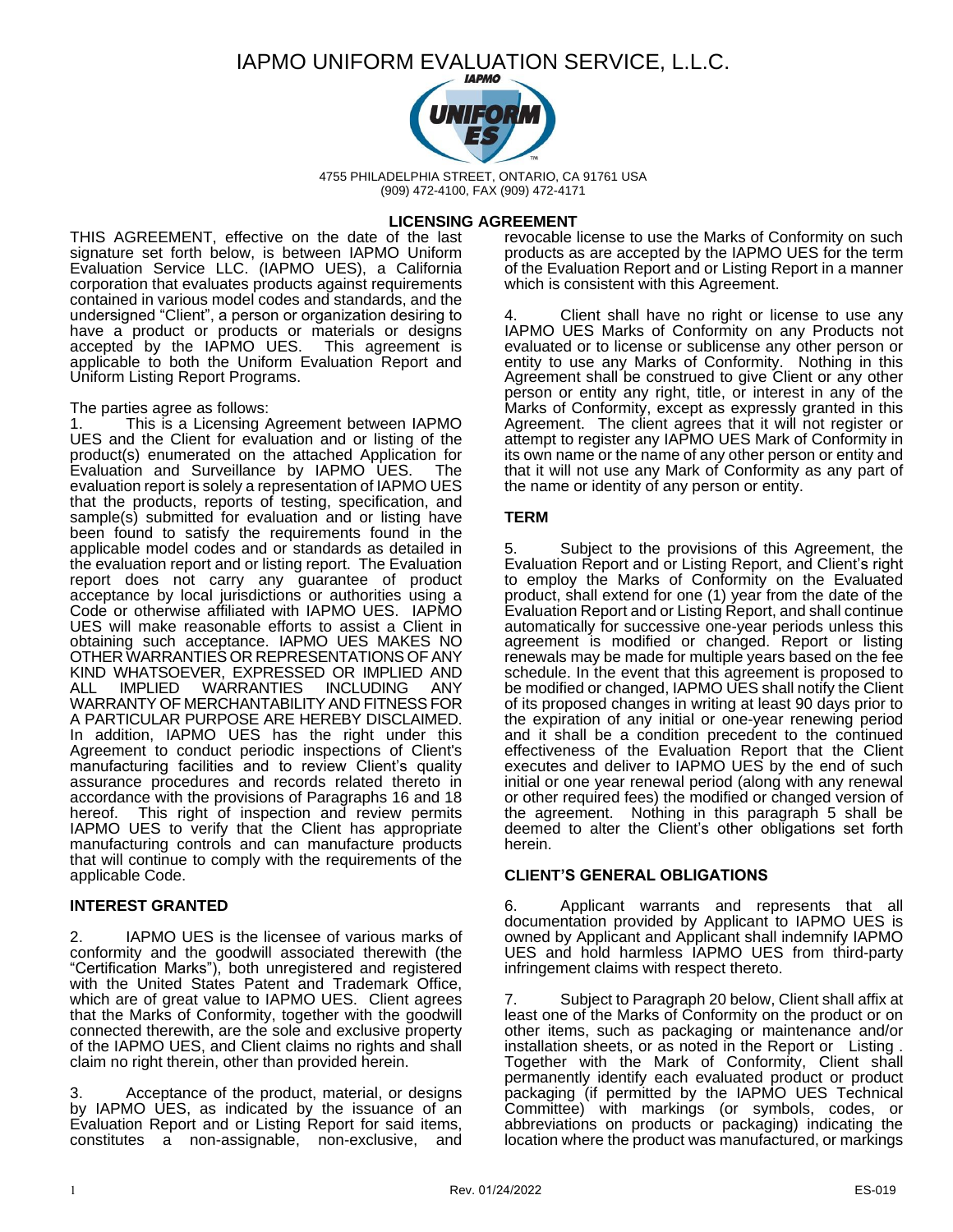that lead to where the product was manufactured. The client shall provide IAPMO UES with the key to all such markings, symbols, codes or abbreviations. In the event the Client has only one manufacturing plant where all of Client's Evaluated products, designs, or materials are manufactured, the absence of any such marking, symbol, code or abbreviation may be accepted by IAPMO UES as sufficient identification of the location where the product was manufactured.

8. Subject to Paragraph 6 above, all products, materials, or designs (or models or products) which have been evaluated by IAPMO UES shall bear the appropriate Marks of Conformity at the time of their manufacture. Any product, material, or design that would otherwise be an evaluated product, material, or design shall not be considered to be evaluated by IAPMO UES if it does not bear the appropriate Certification Mark unless indicated in the report or listing issued by IAPMO UES. The client agrees that it shall not use any model number for an Evaluated product, material, or design on any other products, materials, or designs which are not evaluated or which do not meet IAPMO UES' requirements for such product, material, or design. The client also agrees that the ® designation is to be interpreted as part of any Mark of Conformity where shown. The display of other IAPMO UES Marks of Conformity with the product or any modification of the approved display shall only be made with the prior written approval of IAPMO UES. The client recognizes that from time to time IAPMO UES may add to, change or otherwise modify its Marks of Conformity. The client agrees that it will conform with such subsequent changes, within one year of the Evaluation Report renewal, following written notice thereof by IAPMO UES, and that it will follow and use any such changes as if they were part of this Agreement at the time of the execution hereof. Nothing in this Paragraph 8 shall be construed to require Client to remove any existing Marks of Conformity from evaluated products, material, or designs that have been manufactured prior to the date of any changes or modifications to the Marks of Conformity made by IAPMO UES.

9. In no case shall the Client amend, alter, abridge or otherwise edit evaluation reports, listings, or other documents produced by IAPMO UES. If the Client provided copies of the certification documents to others, the documents shall only be reproduced in its entirety or as specified in the applicable certification scheme by IAPMO UES. In no case shall Client use its Evaluation Report, listing, or other documents issued by IAPMO UES in such a manner as to bring IAPMO UES, LLC into disrepute or issue any written or oral statement, or issue or publish any advertisement or catalog containing any statement, which states or implies a commercial endorsement, or express or implied warranty for any purpose, of any product by IAPMO UES, their respective management, committees or boards of directors. IAPMO UES neither approves nor recommends any product or material or designs, and therefore only the phrase "Evaluated by" or "listed by" followed by the appropriate ER-report number or Mark of Conformity is permissible. The use of any language which in any manner tends to be misleading or to enlarge the scope or intent of the Evaluation Report and or Listing Report of the product, material, or design is strictly prohibited. Any and all claims made by Client with regard to the evaluated product or listed product shall be consistent with, and limited by, the scope of the Evaluation Report or product listing provided as set forth in writing on the Evaluation Report or Certificate of Listing provided to Client by IAPMO UES.The client may submit other advertising copy and promotional material to IAPMO UES for prior

approval, and IAPMO UES will respond to the Client's request for such approval within a reasonable time. Under no circumstances, however, shall Client use any such submitted advertising copy or promotional material until it receives approval therefore from IAPMO UES.

10. Client shall not use any of the Uniform Evaluation Report (ER), ER-report number, or Marks of conformity in a manner that implies that a product not evaluated is evaluated or is the equivalent of an evaluated or listed product. Without limiting the foregoing, Client shall not use an evaluated product, material, or design bearing an ERreport number or Mark of Conformity as a component or sub-component of a product, or an assembly of products not evaluated by IAPMO UES in a manner which implies that the entire product or assembly is evaluated. Further, the Client shall not use or display any ER-report number or Marks of Conformity in any literature or advertising relating to products not evaluated. If both product, material, and designs that are evaluated and not evaluated by IAPMO UES are contained on the same advertisement or literature, any ER-report number or Mark of Conformity therein must be displayed in reasonably close proximity with the evaluated product, material, and design only and must not be displayed in a manner which would tend to imply that any products, materials or designs not evaluated by IAPMO UES have an evaluation report. By way of illustration only, an ER-report number or Mark of conformity shall not be used on the cover of a catalog that advertises any product, material or design not evaluated. The client may submit proposed advertisements or literature to IAPMO UES for prior approval, as provided in Paragraph 9 and subject to the limitations set forth therein.

11. Client agrees to promptly notify IAPMO UES of any actual or suspected uses or infringements of any ERreport number or Mark of Conformity. IAPMO UES alone, at its sole discretion, has the right to challenge any unauthorized uses or infringements of the ER-report number or Certification Marks, and alone has the right to prosecute any person or entity who unlawfully uses or attempts to use any of the ER-report number or Certification Marks. Under no circumstances shall Client have any right to challenge any unauthorized uses or infringements of the ER-report number or Certification Marks or to prosecute any person or entity who unlawfully uses or attempts to use any of the ER-report number, or Mark of Conformity, without the express prior written permission of IAPMO UES.

12. In order to assist IAPMO UES with its applications for registration, renewal, and the pursuit of opposition to registration by others of the ER-report number or Mark of Conformity, and in order to assist IAPMO UES with its protection and enforcement of the ER-report number or Mark of Conformity, upon request by and at the cost of IAPMO UES, Client shall furnish to IAPMO UES, copies of, any and all documents, not deemed confidential by Client, necessary or desirable to evidence IAPMO UES ownership of the ER-report number or Mark of Conformity and to verify the quantity of evaluated products manufactured and sold by Client. IAPMO UES will use such documents solely for purposes of establishing its ownership of the ER-report number or Mark of Conformity and the widespread use of the ER-report number or Mark of Conformity in the marketplace.

13A. Client is not, and shall not hold itself out as, an agent, legal representative, joint venturer, partner employee, or servant of IAPMO UES for any purpose whatsoever.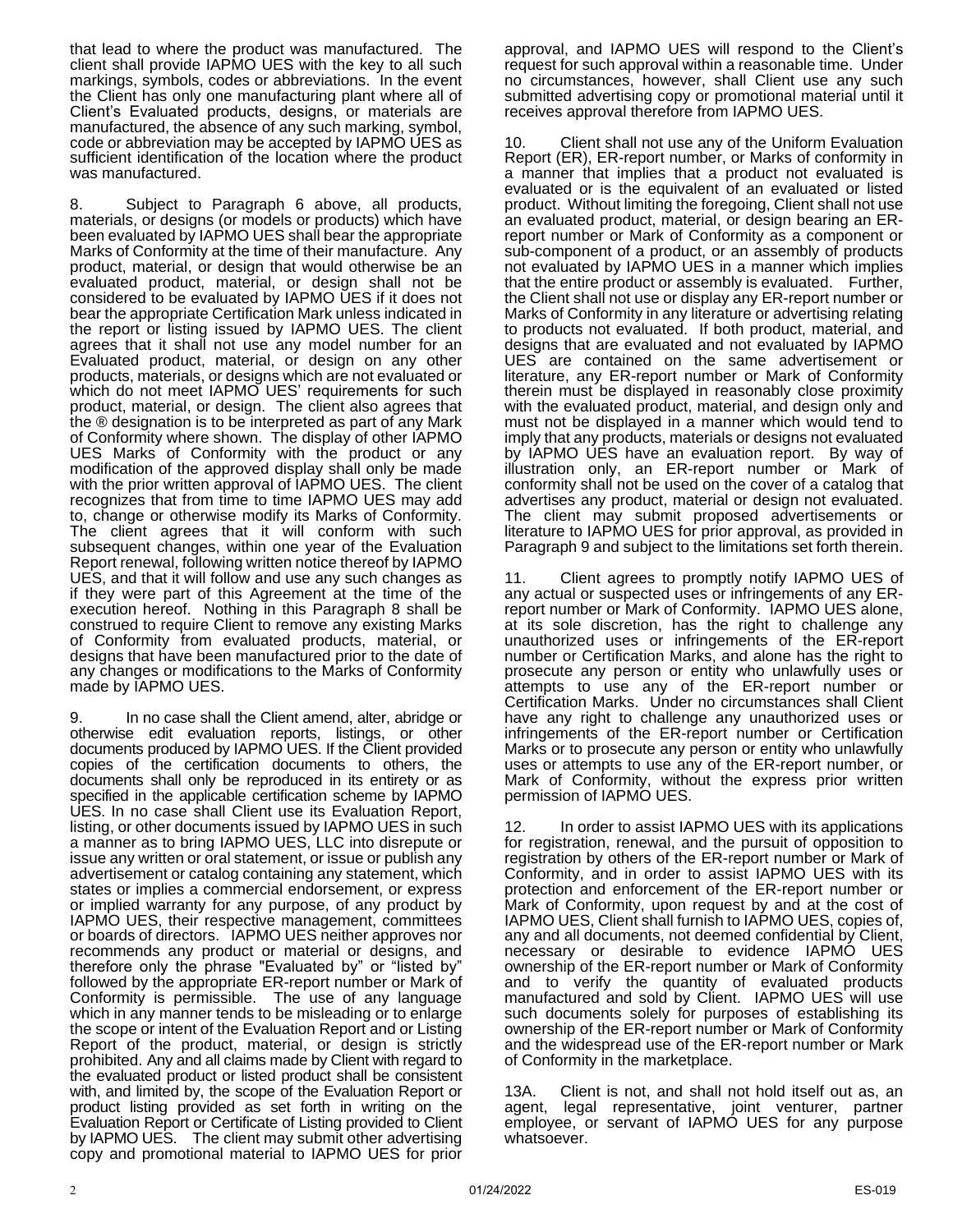13B. Client shall comply with all applicable procedures and requirements contained within the IAPMO UES Quality Assurance Manual, a copy of which will be provided to the Client upon request.

13C. Client shall promptly inform IAPMO UES in the event of any change that may affect Client's ability to comply with the terms of this Agreement and the terms of the Evaluation Report or Evaluation Listing granted. By way of example, and not limitation, the Client shall promptly notify IAPMO UES of any change in corporate ownership, change in product or production sites, or major change in Client's quality management system.

### **QUALITY STANDARDS**

14. Client shall maintain the product design, quality, and workmanship in accordance with the current applicable standards or Evaluation Criteria recognized by IAPMO UES, or as such standards may be changed, and as incorporated in the samples and documents submitted for evaluation and inspection by the IAPMO UES. The client may obtain a list of the then current applicable standards or Criteria recognized by IAPMO UES at the rate of the current schedule of fees. In addition, the Client shall make no substantial change in the material, manufacturing process, marking, or design of the product without prior written approval of the IAPMO UES. As used in this paragraph 14, the term "substantial change" means any change which would make any of the information set forth on the Evaluation Report or Listing for the product false or misleading (or which would reasonably be deemed to cause the product to fail to conform to the applicable standard (s) for the product and/or the applicable Code set forth in the Evaluation Report or Listing. The client acknowledges and agrees that (a) new drawings, tests, and product samples may be required as a result of any such substantial changes; (b) any substantial change in the original product after acceptance by IAPMO UES which is not authorized by IAPMO UES will automatically result in revocation of the evaluation report or listing of the product until such written approval is received; and (c) a new application, additional fees, and test reports may be required in the event of any such revocation.

15. In the event of any changes in the current applicable standards recognized by IAPMO UES or in the current applicable model codes. IAPMO UES will notify the Client of the change or changes in writing. With this notification, IAPMO UES will advise Client of any need for supplementary testing of the Evaluated products and will confer with Client to mutually agree upon the period of time needed by the Client to (a) prepare for and perform such testing; and (b) submit to IAPMO UES the test reports documenting successful completion of the supplementary testing. IAPMO UES shall use good faith efforts to accommodate the Client's needs and requirements in this regard. Notwithstanding the foregoing, however, the Client acknowledges and agrees that it is the Client's responsibility to fully comply with all standards and model codes applicable to Client's evaluated products.

#### **QUALITY CONTROL**

Client shall establish, maintain and use a quality management system. The client shall notify IAPMO UES in advance of any intended material changes to the quality management system, as used in Paragraph 16, the term "material change" means any change to the Client's

quality management system which could reasonably be expected to (a) reduce the level of quality management that previously existed in Client's operations, and/or (b) compromise the health and safety of consumers or the general public as a result of the use or operation of the evaluated products. In addition, Client shall maintain true and accurate records showing the quantity and quality of products, and materials used in products, bearing the Marks of Conformity which are manufactured or sold by or for Client. The Client shall also keep records of complaints Client receives since the last on-site inspection performed by IAPMO UES, where complaints are as a result of problems with or failures of, evaluated products manufactured by or for Client which could be reasonably deemed to (I) result from failures or problems with Client's quality management system; (ii) pose a health and safety risk to consumers or the general public due to circumstances under Client's control; or (iii) expose IAPMO UES to liability as a result of the use or operation of such products. The client shall make the records available to IAPMO UES upon request. At a minimum, the Client's records shall (A) state the nature of the complaint; (B) identify the evaluated product pertinent to the complaint; and (C) confirm the remedial action(s) taken and the status (open or closed) of the complaint, as known to Client. In the event that the complaint record required by the Paragraph is not retained by the Client at a plant location that is being inspected by IAPMO UES pursuant to Paragraph 18, Client shall advise IAPMO UES in writing of the location of such complaint record. The client shall provide the complaint record to IAPMO UES by whatever means selected by IAPMO UES. The Client shall make all arrangements necessary and required of Client, as indicated by IAPMO UES to Client, in order to facilitate IAPMO UES's evaluation and or listing program, the investigation of complaints, and the participation of observers whose presence is required in the sole determination of IAPMO UES.

#### **MANUFACTURING LOCATIONS**

17. Client shall promptly furnish to IAPMO UES, in writing, the street address, hours of operation, anticipated dates when plants will be temporarily closed or shut down, anticipated dates when plants will temporarily cease production, and all local or state holidays of each plant where the Evaluated product, material or design is being manufactured or to be manufactured by or on behalf of Client, and each location where the Evaluated product is warehoused or stored by or on behalf of Client. The client shall also provide the name and telephone number of a contact person for each such plant or storage location, both at the time of application for evaluation and in the event of any changes in this information. The client shall provide such information for all plants and storage locations, whether foreign or domestic. If the product is imported or to be imported, the Client shall also provide the name, street address, telephone number, and contact person of the importer and the consignee. The requirements of this Paragraph 17 with respect to warehousemen, consignees, and importers shall apply only to the extent that legal title to the products remains in Client or Client's affiliates, agents or legal representatives. At such time as legal title to the evaluated products passes from Client (or its affiliates, agents or legal representatives) to a warehouseman, consignee or importer, Client shall be relieved of its obligations under this Paragraph 17, subject to the provisions of Paragraph 20.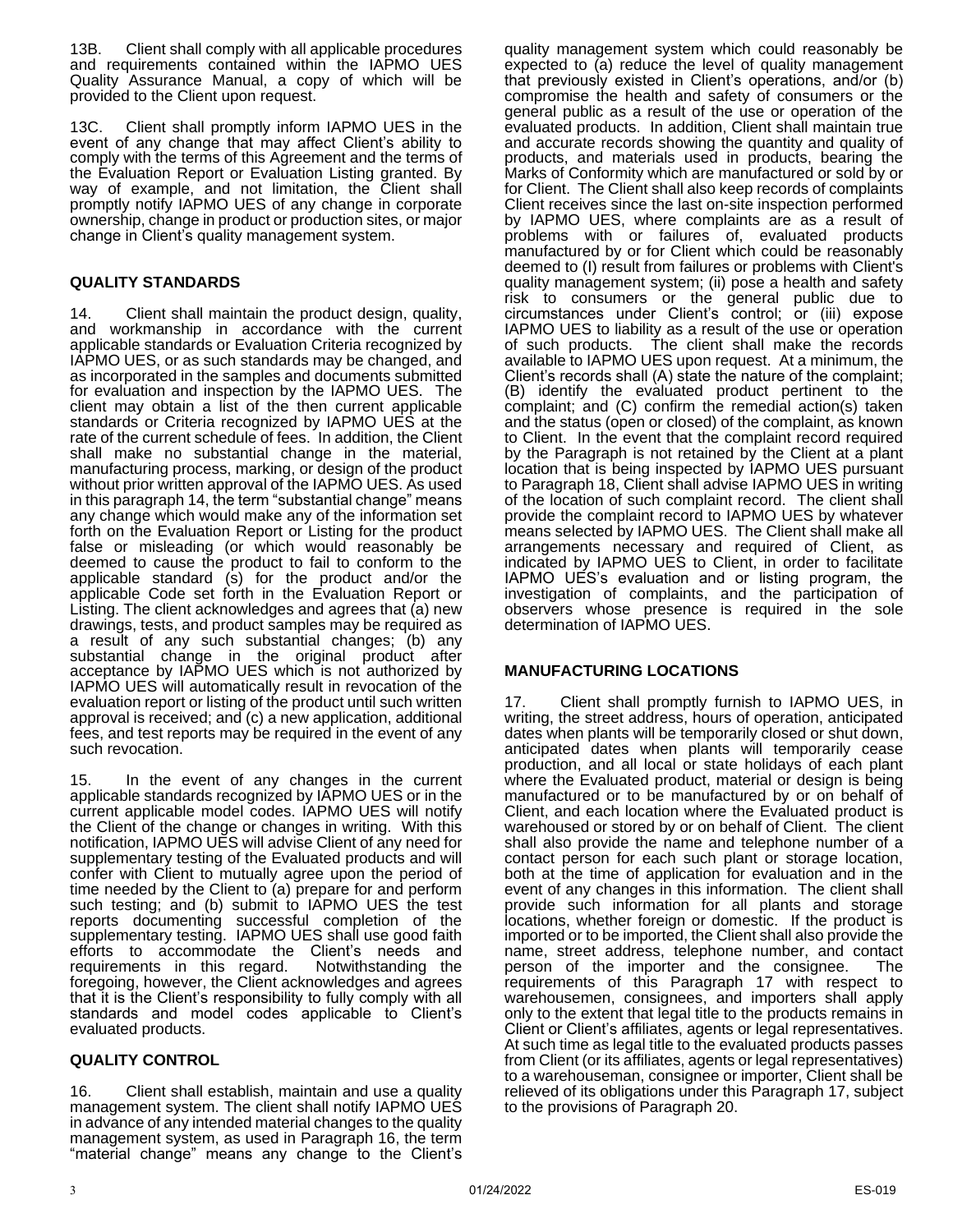#### **CONTINUOUS COMPLIANCE-INSPECTIONS**

18. Client consents to the review of Client's products, materials, or designs by IAPMO UES or its subcontractor, and Client shall permit IAPMO UES or its subcontractor to make up to four (4) announced or unannounced continuous compliance inspections of; (a) each of Client's domestic and foreign manufacturing facilities that manufacture the evaluated product(s), (b) Client's records relating to quality control, production, quantity of inventory and shipping of evaluated products (collectively, "Records"), and (c) Client's products themselves during each evaluation year; provided, however, that in the event IAPMO UES reasonably believes in good faith that Client is not in compliance with the terms and conditions of this Licensing Agreement, IAPMO UES may make a reasonable number of additional announced or unannounced inspections of such facilities, records and products as it shall deem necessary or appropriate to protect its rights hereunder and to the Marks of Conformity. IAPMO UES maintains the right to make inspections to any domestic or foreign manufacturing facilities, which are owned or operated by the Client, except where IAPMO UES is precluded from doing so by restrictions contained in governmental regulations (where IAPMO UES has been notified and is reasonably satisfied as to the validity of such governmental regulation). Further, Client shall use its best efforts in good faith to obtain all consents or approvals necessary to permit IAPMO UES to inspect any domestic or foreign manufacturing facilities which are owned and operated by persons or entities other than Client, except where IAPMO UES is precluded from doing so by restrictions contained in governmental regulations. In the event that Client, after such efforts, fails to obtain such consents or approvals, then Client shall promptly notify IAPMO UES in writing. IAPMO UES shall meet with representatives of Client to attempt to mutually agree upon the course of action to be taken in respect of such third party facilities, including, without limitation, attempting further negotiations with the third party in an attempt to obtain its consent to or approval of the inspection of its facilities by IAPMO UES, and discussing Client's alternatives to Client's use of such third party's facilities. Neither Client nor any third party who has consented to or approved of the inspection of its facilities by IAPMO UES shall hamper IAPMO UES' inspector in carrying out such inspector's duties. At the time of each inspection, and subject to all safety requirements, the inspector shall have the right of immediate entry to all manufacturing and other areas, the right to require appropriate personnel to accompany the inspector, full access to all records (as defined in this Paragraph), production and products, the right to take random samples, and the right to any other service the inspector reasonably deems to be necessary or appropriate to the proper completion of the inspection. Such inspections may be made at any time during normal business hours. IAPMO UES shall make every attempt to accommodate plant vacations, inventory shut-downs, and other non-productive periods or plant closings. The inspector shall keep all records strictly confidential and shall use reasonable efforts not to unnecessarily interrupt the workflow at a plant or manufacturing facility. Notwithstanding the preceding sentence, however, the Client acknowledges that some interruption of the workflow at a plant or manufacturing facility may be an unavoidable consequence of any particular inspection. Refusal by Client or any third party manufacturer who has consented to or approved of the inspection of its facilities by IAPMO UES to grant immediate access to the inspector, or to comply with the other requirements of this Paragraph 18, may constitute grounds for revocation.

Without abrogating the aforesaid inspection rights of IAPMO UES, in lieu of conducting routine inspections, IAPMO UES may accept routine inspection reports for Client's evaluated product from a third-party inspection body chosen by Client from IAPMO UES's published list of approved inspection agencies. The client must identify a third-party inspection body to IAPMO UES and receive IAPMO UES's consent, in advance. IAPMO UES's consent may be denied or withdrawn solely at its own discretion.

#### **CONTINUOUS COMPLIANCE-FEES**

19. Client shall pay to IAPMO UES an inspection fee for any inspection conducted by UES or its subcontractors under the provisions of Paragraph 18 hereof. All costs of inspection, including laboratory fees if outside laboratory testing is required by IAPMO UES, shall be borne by the Client. In the event an inspector is unable to gain admittance to a plant or facility which is owned by Client, under Client's control, or under the control of a third party who has consented to or approved of the inspection of its facilities by IAPMO UES during the operation hours which are on file at IAPMO UES, Client shall pay to IAPMO UES the basic inspection fee. All such fees will be in accordance with the then-current Schedule of Fees published by IAPMO UES from time to time, and will be paid by the Client within forty-five (45) days of the invoice from IAPMO UES. Testing laboratories will be selected by the Client from a list of testing laboratories recognized by IAPMO UES.

**19.1 Fees for late submission of Third-Party Inspection Reports**. Upon the election of a third-party inspection body as contemplated in Paragraph 18 herein, the Client assumes responsibility for the timely submission of Inspection Reports to IAPMO UES. Failure by Client's elected third-party inspection body to provide to IAPMO UES Client's inspection report within the timeline established by IAPMO UES may result in additional administrative rushed-work fees assessed to Client and may delay the issuance of an initial Evaluation Report or listing. In the event a listing or Evaluation Report is already issued, failure by Client's elected third-party inspection body to provide to IAPMO UES Client's inspection report within the timeline established by IAPMO UES may result in the suspension or revocation of an existing Evaluation Report or listing. To reinstate a listing and Evaluation Report revoked pursuant to this section, the Client shall pay to IAPMO UES a Reinstatement Fee and staff time fees and provide an Inspection Report.

#### **REVOCATION OR MODIFICATION WITH RIGHT TO A HEARING**

20. Any evaluation report, and the authorization to use the report number and the IAPMO UES mark, may be revoked or modified for cause. "Cause" shall include: repeated failure of the material, method of construction or equipment to conform with the specifications upon which the evaluation report was based; repeated failure of the material, method of construction or equipment to perform properly although meeting the specifications upon which the evaluation report was originally based; failure to comply with any condition to the issuance of the evaluation report; any misstatement, whether intentionally or unintentionally made, in the application or in any data submitted in support thereof; failure to comply with any provision of the application form; failure to pass any test required by IAPMO UES; failure to comply with new, existing, or revised evaluation criteria; or any other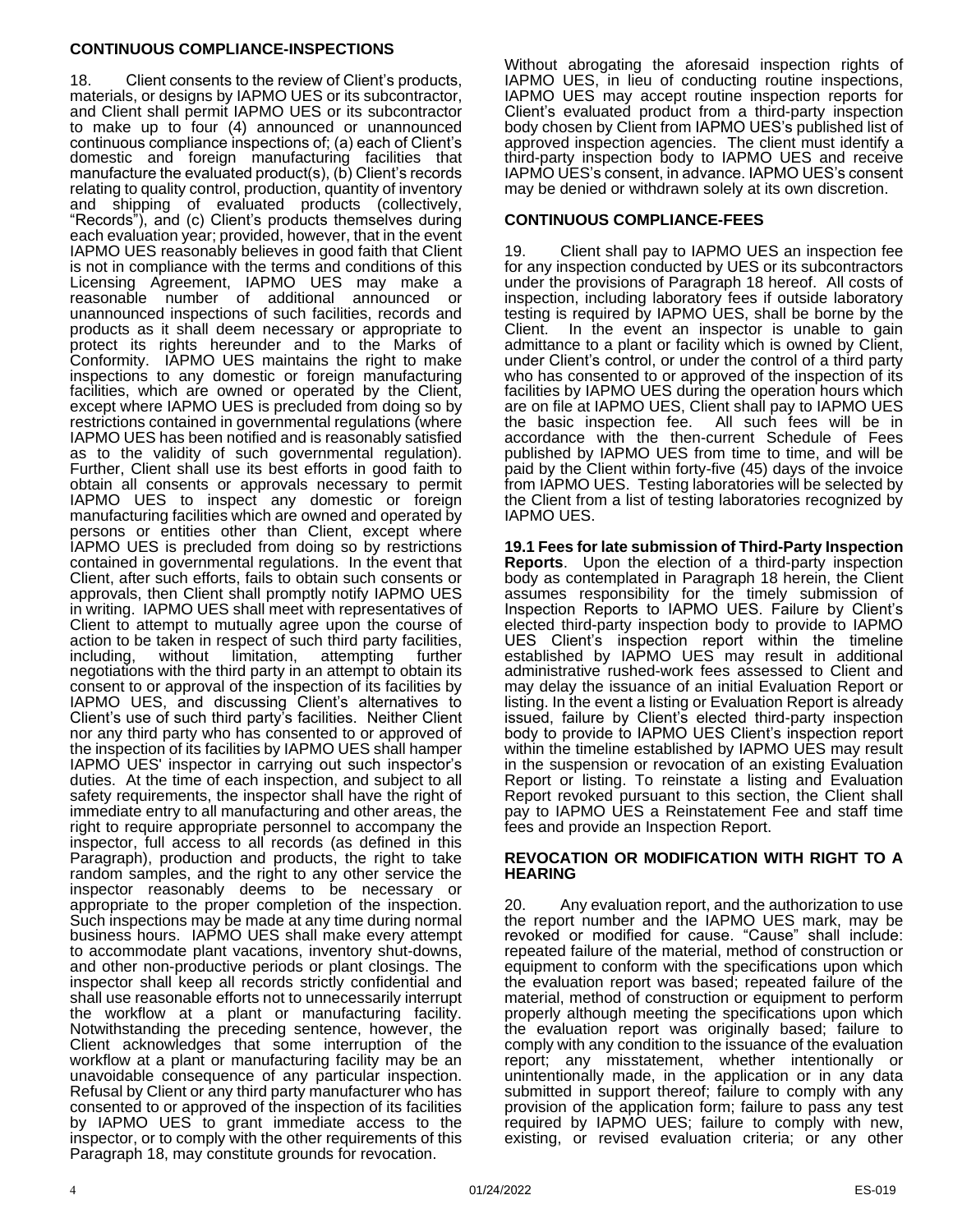grounds considered as adequate cause in the judgment of IAPMO UES.

21. Before IAPMO UES revokes or modifies any evaluation report, the Client shall be given reasonable notice and an opportunity to file an appeal pursuant to the IAPMO UES Rules of Procedure for Appeals Concerning Evaluation Reports.

#### **DENIAL OF ISSUING EVALUATION REPORT or Evaluation Listing**

22. In the event that Client breaches any of its representations, warranties, covenants, or agreements contained in this Agreement, any application for a product evaluation or any other agreement or document relating hereto or thereto, then IAPMO UES may (in its sole and absolute discretion and in addition to any other remedies available to IAPMO UES) (a) deny the application for a product evaluation (under circumstances where the product is not yet evaluated); or (b) revoke the evaluation report or listing for the product or deny renewal of an evaluation report or listing (under circumstances where the product is already evaluated) and terminate the license granted under this Agreement. Further, IAPMO UES may (in its sole and absolute discretion and in addition to any other remedies available to IAPMO UES) immediately revoke the evaluation report or listing of any and all product and terminate the license granted hereunder upon any continuous failure of any evaluated product to meet IAPMO UES' evaluation criteria or upon any breach of Client's obligations or other duties under the Agreement including by way of example and not limitation the failure of any evaluated product to meet the applicable evaluation criteria as a result of a subsequent code change or code interpretation. In the event of any such failure or breach, the Client shall be notified by IAPMO UES in writing of the denial of issuance of an Evaluation Report or Listing or the revocation of the evaluation report or listing (as applicable), the reasons therefore. Within twenty (20) days following receipt of such notification of denial or revocation based on a product deficiency, Client shall inform IAPMO UES in writing if Client contests the denial or revocation of the evaluation report or listing and the specific reasons for such contest. In the absence of such information from the Client, the denial of the evaluated product or the revocation of the evaluation report or listing shall be final without further notice to the Client. If any denial or revocation becomes final, either through the failure of the Client to contest or affirmance by the IAPMO UES or through an appeal, the license granted by this Agreement shall be immediately and automatically terminated without further notice to the Client, and all of the requirements of Paragraphs 20, 21, 28 and 29 hereof shall immediately apply.

23. IAPMO UES shall have the right to notify its membership and the general public of the revocation of the evaluation report or listing. If the cause of any failure may reasonably affect other evaluated products of the Client, IAPMO UES may also require the inspection and testing of such other products, or proof satisfactory to IAPMO UES that such other products are not affected. In the absence of satisfactory inspection and testing results for any reason, or satisfactory proof that such other products are not affected, IAPMO UES may revoke such evaluation report or listing for other products or materials. In addition to the revocation, IAPMO UES may require, prior to accepting further applications from the Client to evaluate products, proof that adequate measures have been taken by the former Client to Insure that the causes

of prior breaches or product failures have been eliminated, including sufficient inspections and tests to provide IAPMO UES with an indication that the former Client can maintain compliance with evaluations requirements. In the event of any such revocation, Client shall have the right to contest same as set forth in Paragraph 22.

### **APPEAL**

24. A final decision of the IAPMO UES accepting or rejecting any product, shall be subject to review only according to the provisions set forth in IAPMO UES Rules on Appeal, copies of which are available free of charge from IAPMO UES upon request.

### **RENEWAL**

25. Prior to the expiration of an evaluation report or listing, Client shall file an Application for Evaluation and Inspection (Renewal) of the evaluated product with IAPMO UES and a re-executed Licensing Agreement, if revisions have been made to the agreement in force at the time of renewal, each on forms provided by IAPMO UES. IAPMO UES will attempt to notify the Client prior to the expiration date of the evaluation report or listing that the Evaluation Report or Listing is due for renewal. However, calendaring renewal is the sole and exclusive responsibility of the Client. If a complete application to renew is not received prior to the date of expiration, or a request by the Client for additional time to file has not been granted, the evaluation report or listing will automatically expire on the expiration date without notice to the Client. IAPMO UES shall have the right to notify its membership and the general public of any expiration of the evaluation report of any product.

26. By re-executing the Licensing Agreement and submission thereof as a renewal, Client certifies that each substantial change or modification of whatever kind, type, or manner in or to the product, since the previous application, has been accepted by IAPMO UES in accordance with Paragraph 14 hereof, and that any substantial changes or modification are described in detail in a writing attached to the renewal application. As used in Paragraph 26, the phrase "substantial change or modification" shall have the same meaning as the term "substantial change" set forth in Paragraph 14 hereof. The client understands that new drawings, tests, and product samples may be required by IAPMO UES as a condition of renewal if there are any such substantial changes or modifications since the last acceptance. In the absence of a writing attached to the renewal application describing all such substantial changes or modifications, the Client certifies by re-executing the Licensing Agreement that no substantial change or modification whatsoever has been made to the product since its last acceptance by IAPMO UES. If any substantial change or modifications are found to have been made to the product during the period of acceptance and has not been submitted to IAPMO UES for prior approval, then IAPMO UES shall have the right to immediately revoke the evaluation report.

#### **TERMINATION**

27. In addition to the grounds and procedures for revocation and termination of the license to use the Certification Marks stated in Paragraphs 18, 22, 25, 26 and elsewhere in this Agreement, the Client's evaluation report or listing may be revoked and such license terminated immediately in the event that Client shall become bankrupt or insolvent, or if the business or Client shall become placed in the hands of a receiver, assignee for the benefit of creditors, or trustees, by a voluntary act of Client or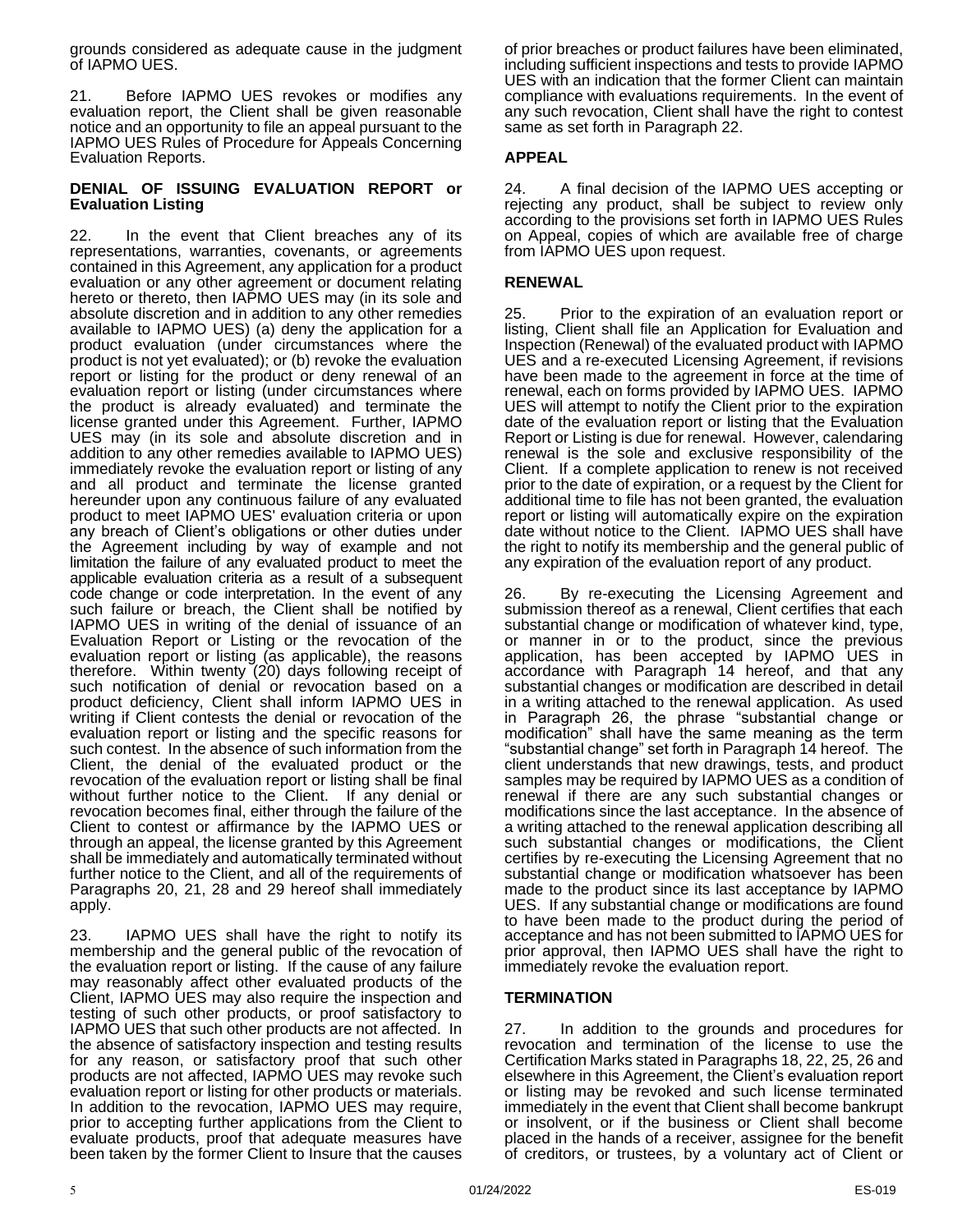otherwise. All outstanding fees and fees due to IAPMO UES shall be paid by the Client before an evaluation report or listing is generated or before renewal of an evaluation report or listing is granted. The non-payment of any fee shall be grounds for revocation of the evaluation report or listing.

#### **REMOVAL OF CERTIFICATION MARKS**

28. Within six (6) months, or other reasonable good faith timeframe as subsequently agreed upon with IAPMO UES, of termination or expiration of this Agreement or revocation of an evaluation report or listing, Client agrees (a) to remove from its products, property, and merchandise, including, but not limited to, its advertising labels, cartons, packages and stationery supplies, the UES evaluation report number, Marks of Conformity and all references to IAPMO UES, (b) to destroy all such property and merchandise from which any of the UES evaluation report number, Marks of Conformity or reference to IAPMO UES have not been removed, and (c) not to thereafter employ any UES evaluation report number, Marks of Conformity or any confusingly similar words or design in any manner whatsoever. Notwithstanding the foregoing, however, the Client shall have the right to sell and distribute products already bearing a UES evaluation report number or Mark of Conformity which have been previously found by IAPMO UES to be in compliance with IAPMO UES' criteria at the time the Mark of Conformity was applied properly to such product. Client's rights under the immediately preceding sentence, however, shall be subject to all of the terms and conditions of this Agreement, and this Agreement shall continue in full force and effect until Client has completely sold and distributed all such products.

29. In the event the evaluation report or listing is revoked, IAPMO UES shall have the right to enter all domestic and foreign manufacturing and storage facilities owned or controlled by the Client in order to verify that the UES evaluation report number or Mark of Conformity has been removed from products and literature or that all products and literature bearing any UES evaluation report number or Mark of Conformity have been destroyed. The client agrees to permit such entry by IAPMO UES for the purposes stated. In the event that Client products have previously been delivered to third parties and are no longer in the possession, custody, or control of Client, then Client agrees to take all actions reasonably requested by IAPMO UES with respect thereto (including, but not limited to, the actions described in Paragraphs 20 and 21 above). The client also agrees to pay all costs associated with the above in accordance with IAPMO UES' Schedule of Fees. If allowed by IAPMO UES, the Client may provide an affidavit, as an alternate, stating that the above actions have been accomplished for all product(s) and literature bearing the UES evaluation report number or Mark of Conformity. Client acknowledges that (a) the distribution or sale of any product bearing a UES evaluation report number or Mark of Conformity of IAPMO UES when such product is not currently evaluated by IAPMO UES; or (b) any representation by Client that any such product is evaluated by IAPMO UES, constitutes an infringement of IAPMO UES' rights in its UES evaluation report number and Mark of Conformity and constitutes a violation of applicable state and federal trademark laws.

#### **CONFIDENTIALITY**

30. IAPMO UES agrees to use any and all information received from Client, together with all Records, Client Lists, and records of complaints referred to in Paragraph 16 (collectively, the "Data"), for internal purposes only in connection with the required evaluations and documentation to be performed under this Agreement.

31. IAPMO UES shall maintain the Data in strictest confidence and shall not disclose the Data (a) to any person, entity, or organization outside of IAPMO UES and external auditors, other than Client and Client's directors, officers, employees, and agents, without the express prior written consent of Client; and (b) except as may be required by any applicable laws or regulation, requests made in discovery, subpoena, or other court order or decree (which disclosures are hereby consented to by Client, subject to the following sentence). In order to provide Client with an opportunity to contest the scope of any requests made in discovery or any subpoena, order, or decree, and to attempt to protect the confidentiality of any Data, IAPMO UES shall notify Client in writing prior to such disclosure as to the name and address of the intended recipient, the reason for disclosure and a description of the Data to be disclosed; provided, however, that any failure by IAPMO UES to so notify Client shall not relieve Client of its obligations under this Agreement. It shall be the sole and exclusive responsibility of the Client to challenge or contest the scope of any such requests, subpoenas, orders, and decrees, and IAPMO UES shall strictly follow any and all court orders or other legal processes required or mandated with respect to the disclosure of the Data.

32. For purposes of this Agreement, the term "Data" does not include any information which (a) is generally available to the public other than as a result of a disclosure by IAPMO UES (b) was available to IAPMO UES on a nonconfidential basis prior to its disclosure to IAPMO UES by Client, or (c) is available to IAPMO UES on a nonconfidential basis from a source other than Client, provided that such source is not bound by a confidentiality agreement with Client or otherwise prohibited from transmitting the Data to IAPMO UES by any contractual, legal or fiduciary obligation. All documentation, correspondence, reports, and information within the file maintained by IAPMO UES for Client that does not fall within the definition of Data (as defined in Paragraphs 30-32) is the sole property of IAPMO UES.

#### **GENERAL PROVISIONS**

33. IAPMO UES warrants only that the services provided by IAPMO UES pursuant to this Agreement will be provided in good faith. No other representations or warranties are provided by IAPMO UES with respect to its services or this Agreement.

34. Applicant or Client hereby waives any claim or cause of action against IAPMO UES based on negligence arising out of any actions or failures to act by IAPMO UES in granting, denying, or revoking any evaluation reports, except claims based on (a) gross negligence or lack of good faith by IAPMO UES, and (b) a breach of the provisions of Paragraphs 30, 31 or 32 hereof.

35. In no event shall IAPMO UES be liable to Client or any other person or entity for any consequential, special, or indirect damages for any claim or cause of action whatsoever, whether based in contract, tort or otherwise.